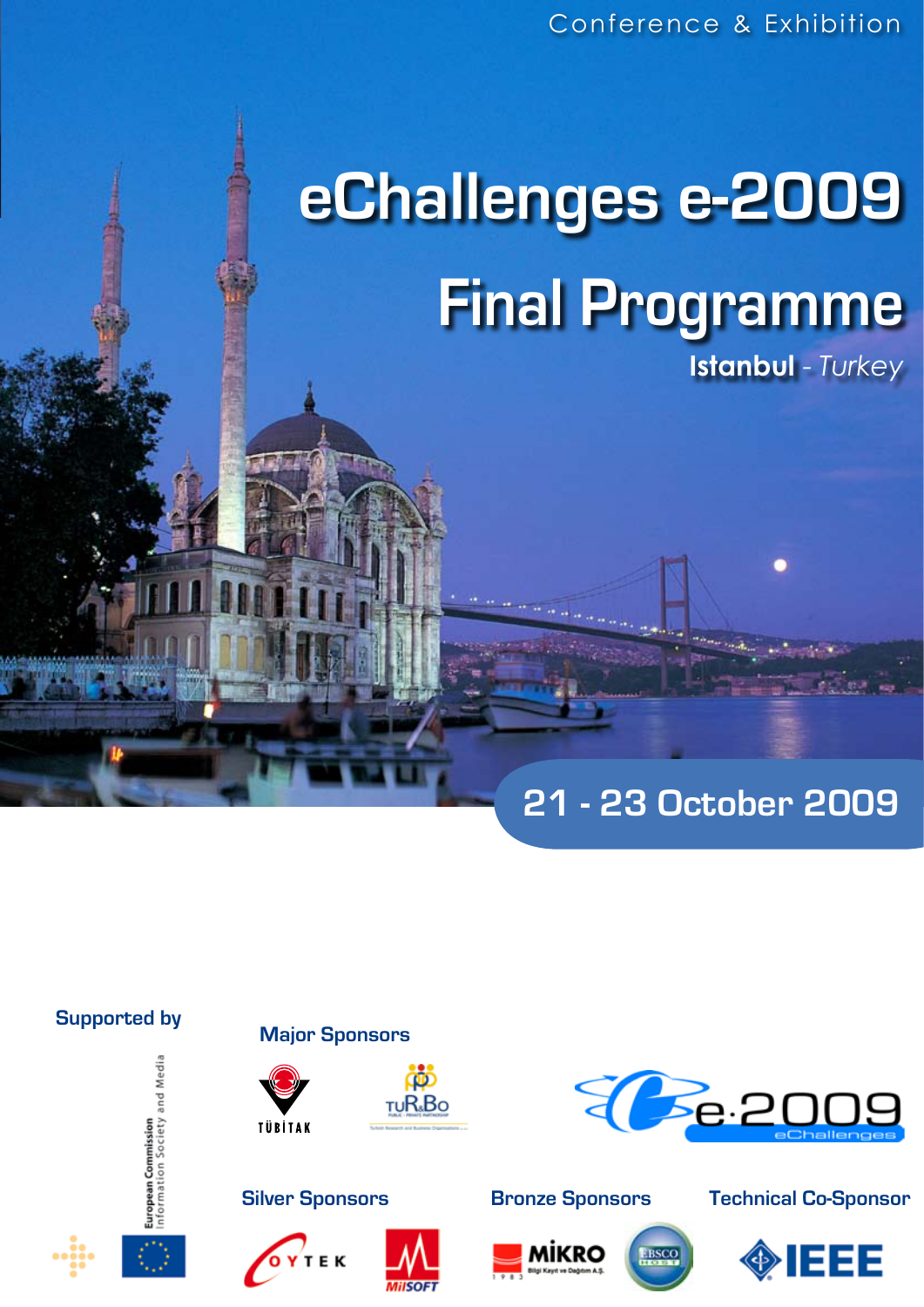# Introduction

The **eChallenges e-2009** Conference & Exhibition takes place 21 – 23 October in Istanbul, Turkey. This is the nineteenth in a series of annual conferences supported by the European Commission, which bring together over 650 delegates from leading commercial, government and research organisations around the world to bridge the Digital Divide, by sharing knowledge, experience, lessons learnt and good practice.

Thematic areas addressed in the Conference Programme include ICT for Networked Enterprises, eGovernment and eDemocracy, eHealth, Technology Enhanced Learning, Intelligent Content, Collaborative Working Environments, Living Labs, eInfrastructures, High Performance Computing Applications, Smart and Virtual Organisations, Mobility & Security and Identity Management.

The reputation of the **eChallenges** Conference Series is based on its international perspective and its focus on high quality papers, discussion and networking. Opening and closing plenary sessions feature keynote government, business and research speakers sharing experience, insight and challenges for the future. Thematically focused parallel sessions provide coherence to a programme featuring an invigorating mix of business and government case studies, technical, legal and policy papers and interactive workshops.

The Community Building goals of **eChallenges e-2009** are to facilitate international research cooperation and successful exploitation of research results, to promote knowledge sharing between commercial, government and research organisations, to share experiences about the current state of global eAdoption at sectoral, national and regional levels, to identify new partners for proposals to be submitted under Framework Programme 7, to support International Cooperation and open up the European Research Area (ERA) to the

rest of the world.

# **Who will you meet at e-2009?**

The **eChallenges** Conference Series attracts policy makers, practitioners and researchers from leading commercial, government and research organisations around the world. Participants include Ministers, Director-Generals, Vice-Presidents, senior & middle managers, professors & graduate students, project managers, software engineers and researchers.

**eChallenges e-2009** provides a prestigious international forum to increase awareness of exploitable ICT research results and applications, whether funded privately or publicly. The Exhibition and National Pavilion provides an opportunity to showcase research results and applications through technology demonstrations and posters.

The eChallenges Community is open, inclusive and welcoming, providing an excellent networking environment to discuss problems and new ideas, share knowledge and experience, and obtain feedback from potential users.

The **eChallenges** Conference Series also provides a unique opportunity to identify partners and opportunities to cooperate in international research projects co-funded by the European Commission under the ICT Programme of FP7, as well as discussing proposal ideas with European Commission officials representing different units from DG INFSO.

## **The Venue**

The **eChallenges e-2009** Conference & Exhibition takes place in the Marmara Istanbul, which is located on Taksim Square, Istanbul.

## **The Programme**

The 3-day Conference Programme features an

invigorating mix of business and government case studies, technical and policy papers and interactive workshops. As well as opening and closing Plenary Sessions, delegates may participate in almost 80 thematically focused parallel sessions featuring different aspects of ICT for Networked Enterprises, eGovernment and eDemocracy, eHealth, Technology Enhanced Learning, Intelligent Content, Collaborative Working Environments, Living Labs, eInfrastructures, High Performance Computing Applications, Smart and Virtual Organisations, Mobility & Security and Identity Management and International Collaboration. Session Chairs will ensure active discussions and facilitate delegate participation and networking.

The conference programme is complemented by a demonstration and exploitation focused Exhibition and social events including a **Networking Cocktail Reception** (21st October) and a **Gala Dinner** (22nd October), kindly hosted by TUBITAK and TURBo.

The Conference Programme is subject to change, and the **eChallenges e-2009** Organising Committee reserves the right to alter the contents, venue and/or speakers.

# **Networking Support**

Networking is a key feature of the **eChallenges** Conference Series, and is facilitated in a number of practical ways. Paper and workshop sessions are designed to maximise knowledge sharing by providing time for interactive discussions during the Conference Programme itself. Coffee breaks take place in the Exhibition area to maximise exposure for technology demonstrations and posters, and to facilitate further discussion following paper and workshop sessions. Social events are designed to facilitate informal discussion.

**[ 2 - 3 ] F i n a l P r o g r a m m e**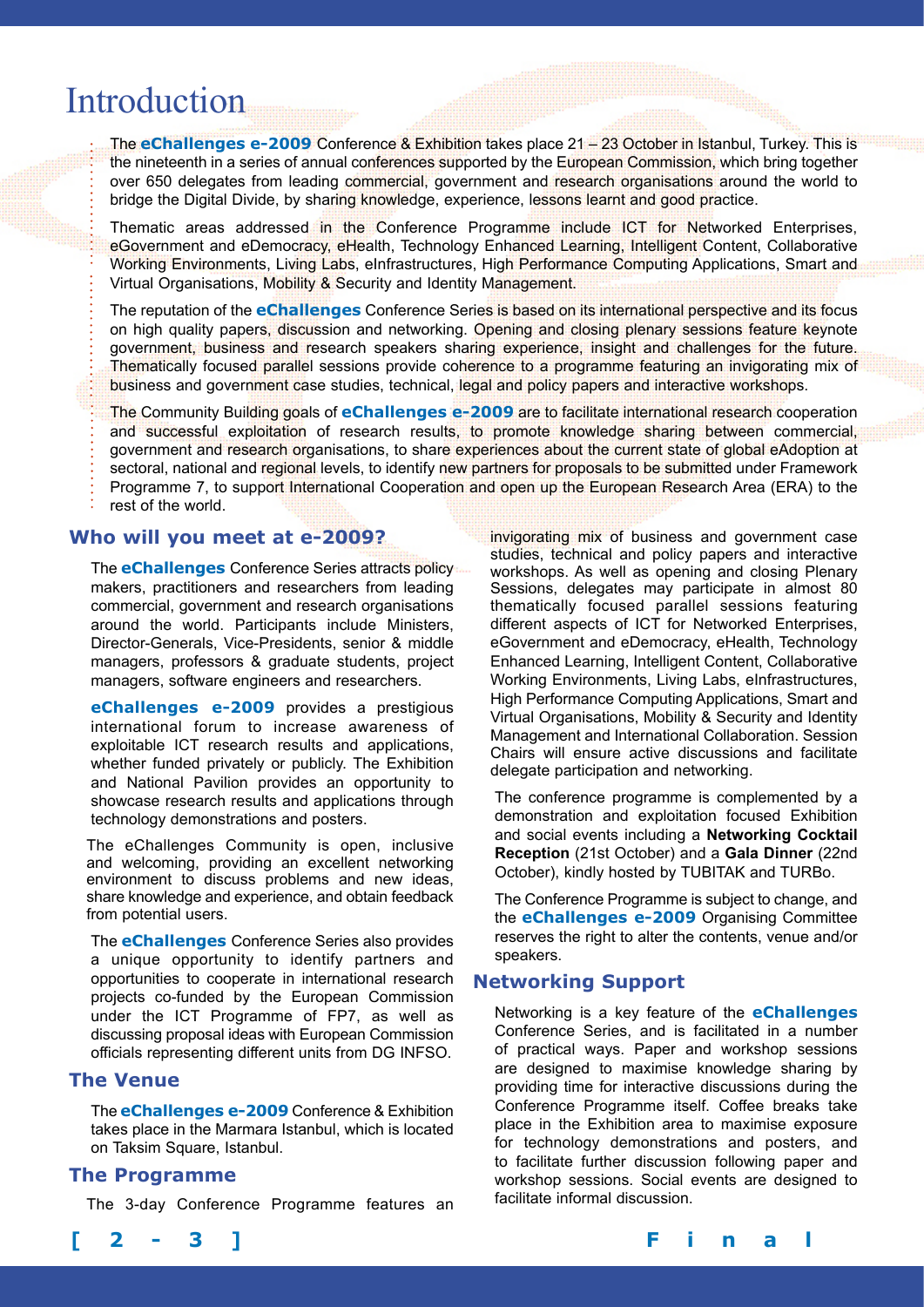A number of dedicated networking areas are provided at the venue to facilitate spontaneous meetings by small groups. Finally, the **Delegate Showcase** on the **eChallenges** portal (**www.eChallenges.org**) allows registered delegates, speakers & exhibitors to publish their own short profile (including research and commercial interests and a photograph), to facilitate networking before, during and after the Conference.

# **Security, Health and Safety**

Please wear your name badge for all **e-2009**  activities, as it is your identification and allows you access to all Conference facilities. Unfortunately, conferences and Exhibitions provide a tempting target for thieves, so please take care of bags, personal computers and other personal belongings.

The Organisers cannot accept any responsibility for losses incurred, or for personal health and safety. Delegates should ensure they have personal health insurance and take the usual care when exploring the City of Istanbul. If you or your partner have any special needs or requirements, please contact the Conference Secretariat well in advance of the event.

# **Hotel Accommodation**

The Conference Organisers have negotiated special rates at the Conference venue (**Marmara Istanbul**). Rates for other hotels will be published in July.

By staying in one of these hotels, you will maximise networking opportunities with other conference delegates, presenters and exhibitors.

**eChallenges e-2009** delegates are strongly recommended to book their accommodation online early, as Istanbul is very busy the week the Conference takes place. While the Conference Organisers will try to accommodate delegates' first choice, rooms will be allocated on a first-come, firstserved basis.

The most up to date information in relation to hotel availability is available on the **eChallenges** Portal (**www.eChallenges.org**).

## **Networking Reception**

The Organising Committee are pleased to announce that a **Networking Reception** will be held in the Exhibition area in Marmara Istanbul on Wednesday 21 October, from 18:00 – 20:00.

# **Gala Dinner**

The Organising Committee are pleased to announce that a **Gala Dinner**, hosted by TUBITAK and TUR&Bo will be held on Thursday 22 October.

It is necessary for all delegates and Accompanying persons to confirm participation at both social events as part of Online Registration to secure tickets.

# **Istanbul**

Istanbul is in a unique position on the Bosphorus Strait, which connects the Black Sea to the Sea of Marmara and the Mediterranean, providing a crossroads between Europe and Asia.

Delegates should endeavour to visit some of the many historical and cultural attractions in Istanbul during their stay: Topkapi Palace, Dolmabahce Palace, Hagia Sophia, Blue Mosque, Hippodrome, Suleymaniye Mosque, Grand Bazaar and Spice Market.

# **Transport**

### **From Istanbul Ataturk International Airport to Taksim Square**

Marmara Istanbul Hotel (Taksim Square) is 25 kilometres from Istanbul Ataturk International Airport.

Havas Bus Company runs a schedule bus from Istanbul Ataturk International Airport to Taksim square in central Istanbul (European side). The bus stop is outside the arrivals door of the airport. Buses leave the airport every 30 minutes from 04:00 until 01:00. The bus arrives on the North side of Taksim Square. Walk back up to the main square and you will see the Maramara Istanbul across the square.

The bus leaves from the same stop outside the DHL office on the North side of Taksim Square. Go past the McDonalds, and the THY airline office, and you will see a timetable posted on the wall. Buses leave Taksim every 30 minutes from 04:00 until 01:00.

The journey takes between 30 - 45 minutes depending on traffic and costs TYL 10 for a single journey, which you pay directly to the bus driver in local currency.

A taxi to Taksim Square will cost in the region of 20 US Dollars and take up 30 -40 minutes depending on traffic. Please note that there is an additional 50% charge between 24:00 - 06:00..

### **Transport within Istanbul**

Istanbul has a metro, bus and tram network. There is a metro station across the road from Marmara Istabul Hotel in Taskim Square.

# **Sponsorship Opportunities**

**e-2009** offers a variety of Sponsorship Opportunities to enhance your organisation's image with the international ICT research community. Prominent notice will be given to Sponsors on the Conference Portal, in the Exhibition area, promotional e-mails and press releases, together with other benefits and promotional opportunities.

Major Sponsors for **e-2009** already include TUBITAK and TURBo. **eChallenges e-2009** is also Supported by the European Commission and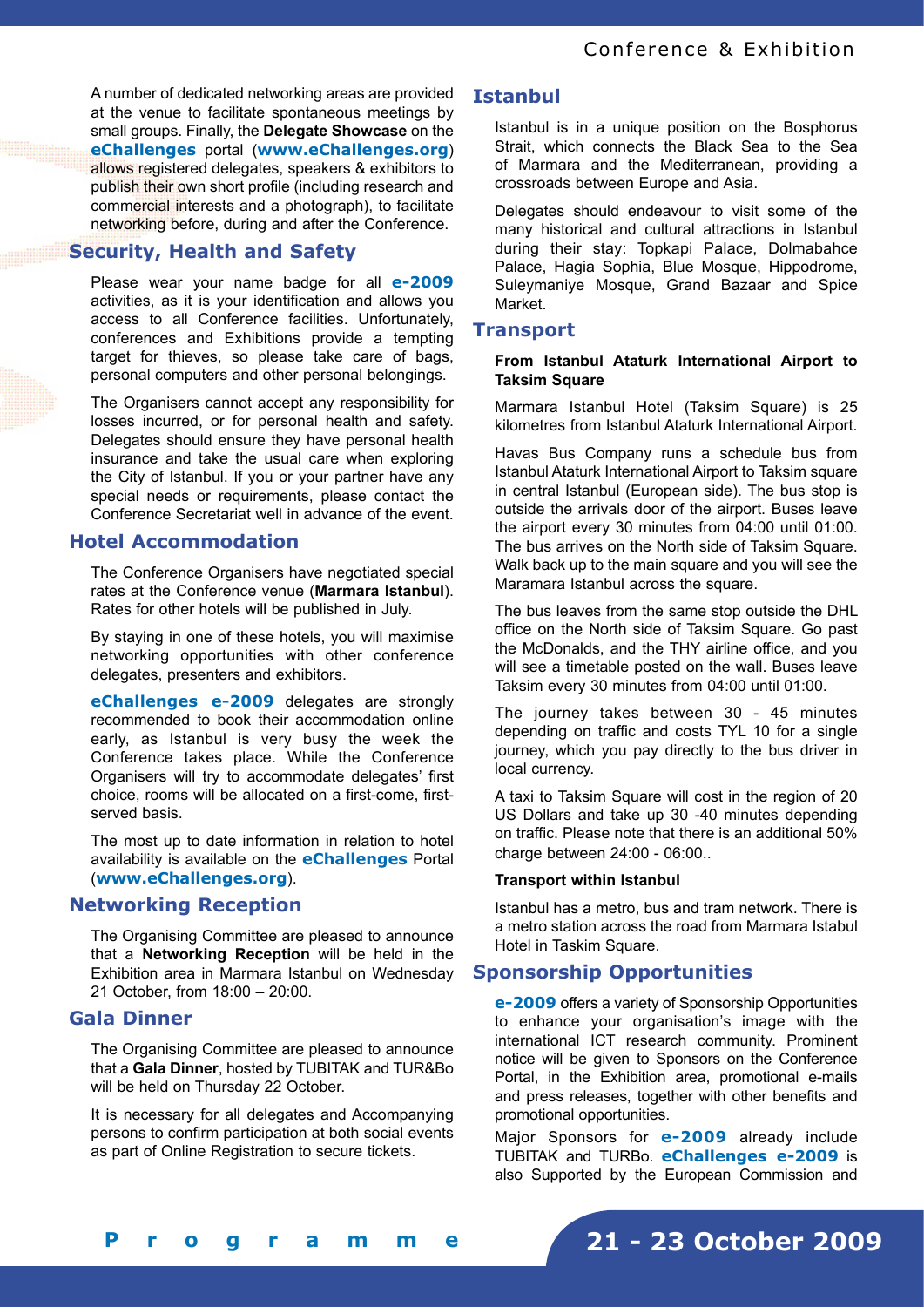Technically Co-Sponsors by IEEE.

Silver Sponsors for **e-2009** include include MILSOFT and OYTEK. Bronze Sponsors include Mikro Bilgi Kayit ve Dagitim A.S. and ESBCO Publishing.

Previous Sponsors include the European Commission, Ministry of Enterprise, Energy and Communications, VINNOVA (Swedish Governmental Agency for Innovation Systems), City of Stockholm, County Administrative Board of Stockholm , Ministry of Economic Affairs, Netherlands, Municipality of the Hague, Generalitat de Catalunya, Ajuntament de Barcelona, Municipality of Bologna, City of Vienna, Austrian Ministries of Transport, Innovation & Technology and Economic Affairs & Employment, Slovenian Ministry of Higher Education, Science & Technology, Alcatel, HP, IBM, KPN and Telekom Austria.

A small number of high profile Sponsorship opportunities are still available, with applications considered on a first-come, first-served basis.

To request a Sponsorship Proposal, please contact **secretariat@eChallenges.org**

# **Tours in Istanbul**

There are a variety of tours available during and after eChallenges e-2009 for delegates and accompanying persons to experience a selection of what Istanbul has to offer. Tickets can be purchased in advance via online registration up to 12 October and will be included in the delegates pack provided at on site registration.

It is necessary for delegates to go to the pick up point on Taksim Square at least 10 minutes in advance and hand their ticket in at the kiosk.

### *Istanbul Classics (Tuesday morning)*

Visit Sultan Ahmet Center (where Byzantine and Ottoman Empires were ruled in the heart of the Old City), Hagia Sophia (constructed as a basilica in the 6th century by Emperor Justinian), Blue Mosque (opposite Hagia Sophia, famous with its blue Iznik tiles and unique with 6 minarets, built in the name of Sultan Ahmet), Hippodrome and Grand Bazaar. Bus leaves Taksim Square at 08:00 on Tuesday morning and half-day morning tour finishes at Sultan Ahmet Center near Hagia Sophia. This allows you the opportunity to spend more time in the Grand Bazaar if desirable or walk around the Old City. Tour costs €30 per person, which includes transport and English speaking guide.

### *Dolmabahce Palace & Two Continents (Tues/Fri PM)*

Visit the magnificent Dolmabache Palace, recent residence for Ottoman Sultans with 365 rooms and 22 saloons. Famous for its great collection of European antiquity, furniture and 4.5 tons chandelier. A Palace guide takes the group through the palace providing a history and context for each area that is viewed. The guided tour within the Palace lasts for approximately one hour and participants are not allowed to view

areas unsupervised. Following the visit to the Palace, the bus will drive over the Bosphorus Bridge to allow you to see how Istanbul rests on European and Asian continents and will then drive to Camlica Hill for a panoramic view of Istanbul and the Bosphorus. Tour available on **Tuesday afternoon** and **Friday afternoon** and costs €30 per person. It includes transport and English speaking guide and entrance to Dolmabache Palace.

#### *Ottoman Relics (Wednesday afternoon)*

This half day afternoon tour commences with a visit to the Topkapi Palace, residence of the Ottoman Sultans exhibiting imperial treasury, sacred Islamic relics, kitchen, Chinese porcelain, weapons, calligraphy section etc.

The Rüstem Pasa Mosque, designed by the court architect Sinan for the Grand Vizier of Süleyman The Magnificent is a typical sample of Islamic architecture amidst the rows of shops near the Spice Bazaar.

Tour available on Wednesday afternoon and costs €30 per person, which includes transport and English speaking guide and entrance to Topkapi Palace (excluding the Harem).

## *Bosphorus Cruise (Thurs PM or Sunday AM)*

This tour is available as half-day tour on Thursday afternoon or Sunday morning.

Following the pick up at Taksim Square, you will see the Golden Horn, City walls and Spice Bazaar from the bus. The Bosphorus Cruise will allow you to see the architecture along the waterway on the European and Asia sides of the City including villas from the Ottomon era. You can also view the Rumeli Fortress from the water which is a historical armament built by the Conqueror to control and protect Bosphorus.

Tour costs €30 per person, which includes transport and English speaking guide.

### *Byzantine & Ottoman Relics (Saturday full day)*

This full tour on Saturday incorporates the sites available within Istanbul Classics and the Ottoman Relics. The tour commences from Taksim Square at 08:00.

In the morning you will visit Sultan Ahmet Center (where Byzantine and Ottoman Empires were ruled in the heart of the Old City), Hagia Sophia (constructed as a basilica in the 6th century by Emperor Justinian), Blue Mosque (opposite Hagia Sophia, famous with its blue Iznik tiles and unique with 6 minarets, built in the name of Sultan Ahmet), Hippodrome and Grand Bazaar.

Following a light lunch, you will then visit Topkapi Palace (excluding the Harem), residence of the Ottoman Sultans and the Rüstem Pasa Mosque. Tour costs €60 per person, which includes transport, English speaking guide, entrance to sites being visited where relevant and light lunch (drinks are not included in lunch).

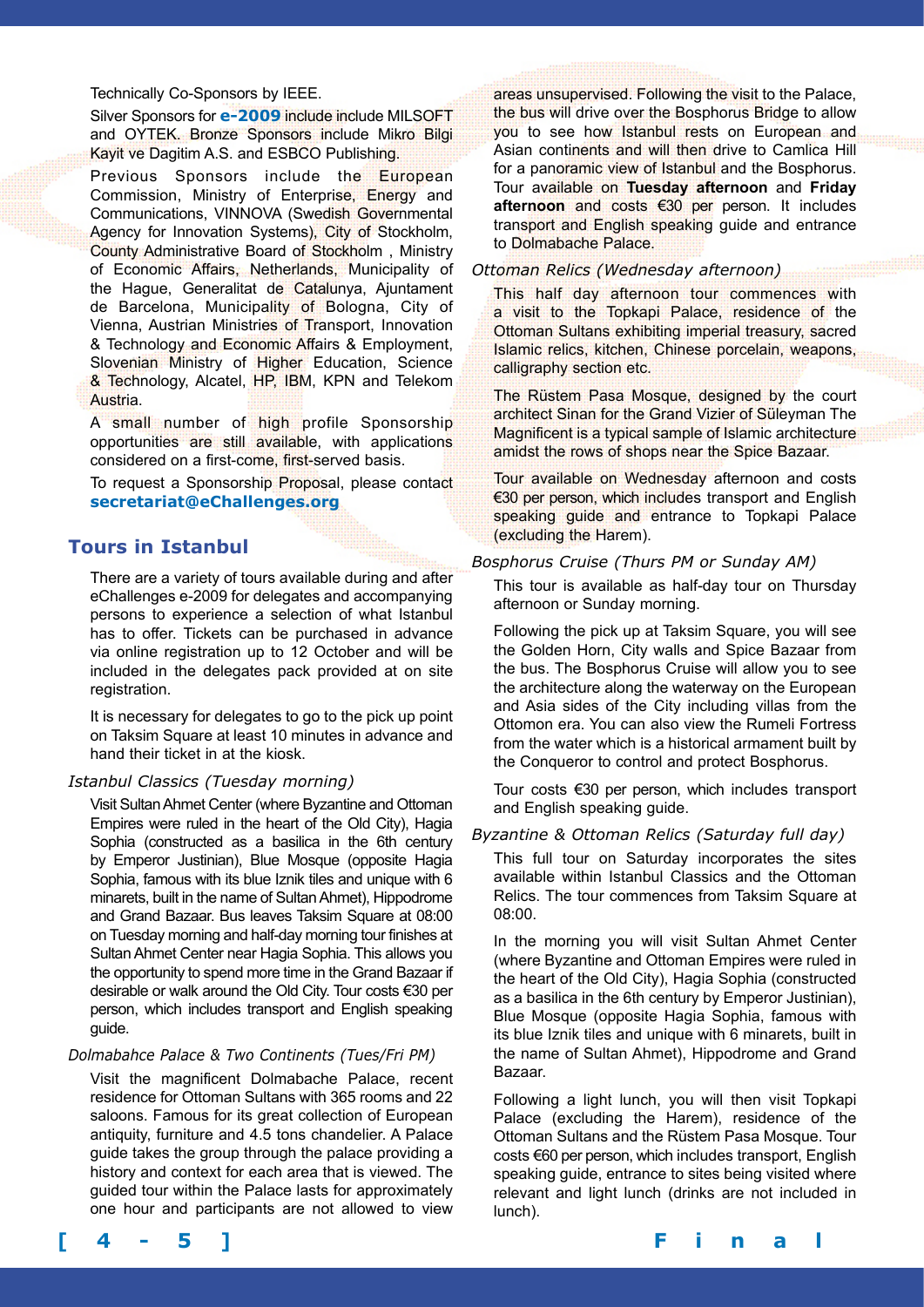# **Plenary Session Speakers**

Opening Keynote Speakers confirmed include:

- • **Prof.Mehmet Aydin,** State Minister responsible from R&D, Turkey
- • **Mr João da Silva, Director,** DG Information Society and Media, European Commission
- • **Mr Mustafa Kaplan,** President of Small & Medium Enterprises Development Organization (KOSGEB)
- • **Mr Bendevi Palandöken,** President of The Confederation of Turkish Tradesmen and Craftsmen (TESK)









## **International Programme Committee**

A distinguished Programme Committee has been formed to review and provide actionable feedback on extended abstracts, draft final papers and presentations, and chair sessions.

### *The* **e-2009** *Programme Committee includes*

• **Paul Cunningham,** IIMC, Ireland (Chair)

• **Prof. Ferda Alparslan**, Middle East Technical University , Turkey

- **Dr. Ulf Blomqvist,** VINNOVA, Sweden
- **Dr. Jonathan Cave,** RAND Europe, UK
- **Dr. Yannis Charalabidis,** National Technical University Athens, Greece
- **Miriam Cunningham,** IIMC, Ireland
- **Prof. Stephen Curwell,** University of Salford, UK
- **Kim Davis,** Research Council of Norway
- **Prof. Asuman Dogac,** Middle East Technical University, Turkey
- **Prof. Dan Harnesk,** Lulea University of Technology Sweden
- **Dr. Nenad Ivezic,** NIST, USA
- **Prof. Bernhard Katzy,** CeTIM, Netherlands
- **Man-Sze Li,** IC Focus, UK
- **Gareth MacNaughton,** Lane & Hapiak Consulting, United Kingdom
- **Prof. Ann Macintosh,** University of Leeds, UK
- **Jesse B.T. Marsh,** Atelier Studio Associato, Italy
- **Mícheál Ó Foghlú,** TSSG, WIT, Ireland
- **Prof. Gregoris Mentzas,** National Technical University of Athens, Greece
- **Prof. Alvaro Oliveira,** Alfamicro Lda., Portugal
- **Dr. Stephan Raimer,** College of Cooperative
- Education Schleswig-Holstein (WAK-SH), Germany • **Jonathan Sage,** IBM Business Consulting, UK
- **Prof. Cem Saraç,** ULAKBIM/TUBITAK, Turkey
- **Hans Schaffers,** Helsinki School of Economics & ESoCE Net, Netherlands
- **Dr. Krassimira Paskaleva-Shapira,** ITAS, Karlsruhe Research Centre, Germany & Manchester Business School, United Kingdom
- **Peter Stanbridge,** Korora Limited, UK
- **Richard Stevens,** European Genetics Foundation, Italy
- **Prof. Volker Stich,** FIR at RWTH Aachen University, Germany
- **Prof. Roger Wallis,** Royal Institute of Technology, Sweden
- **Dr. Peter Weiss,** AIFB, University of Karlsruhe, **Germany**
- **Stefan Wesner,** HLRS, Germany
- **Prof. Jim Yip,** University of Huddersfield, UK
- **Dr. Nihat Yurt,** Ministry of Health, Turkey

# **Organising Committee**

- **Miriam Cunningham,** IIMC Ltd, Ireland
- **Paul Cunningham,** IIMC Ltd, Ireland
- **Ebru Basak,** TUBITAK (Scientific and Technological Research Council of Turkey), Turkey
- **Mehmet Gökgöz,** TuR&Bo ppp (Turkish Research and Business Organizations AISBL) , Turkey





# **Conference Secretariat**

IIMC Ltd

13 Docklands Innovation Park, 128 East Wall Road, Dublin 3, Ireland Tel: +353 (0) 1 8170607 Fax: +353 (0) 1 8170606 e-mail: **secretariat@eChallenges.org**

# **Conference Portal/Delegate Showcase**

# **www.eChallenges.org**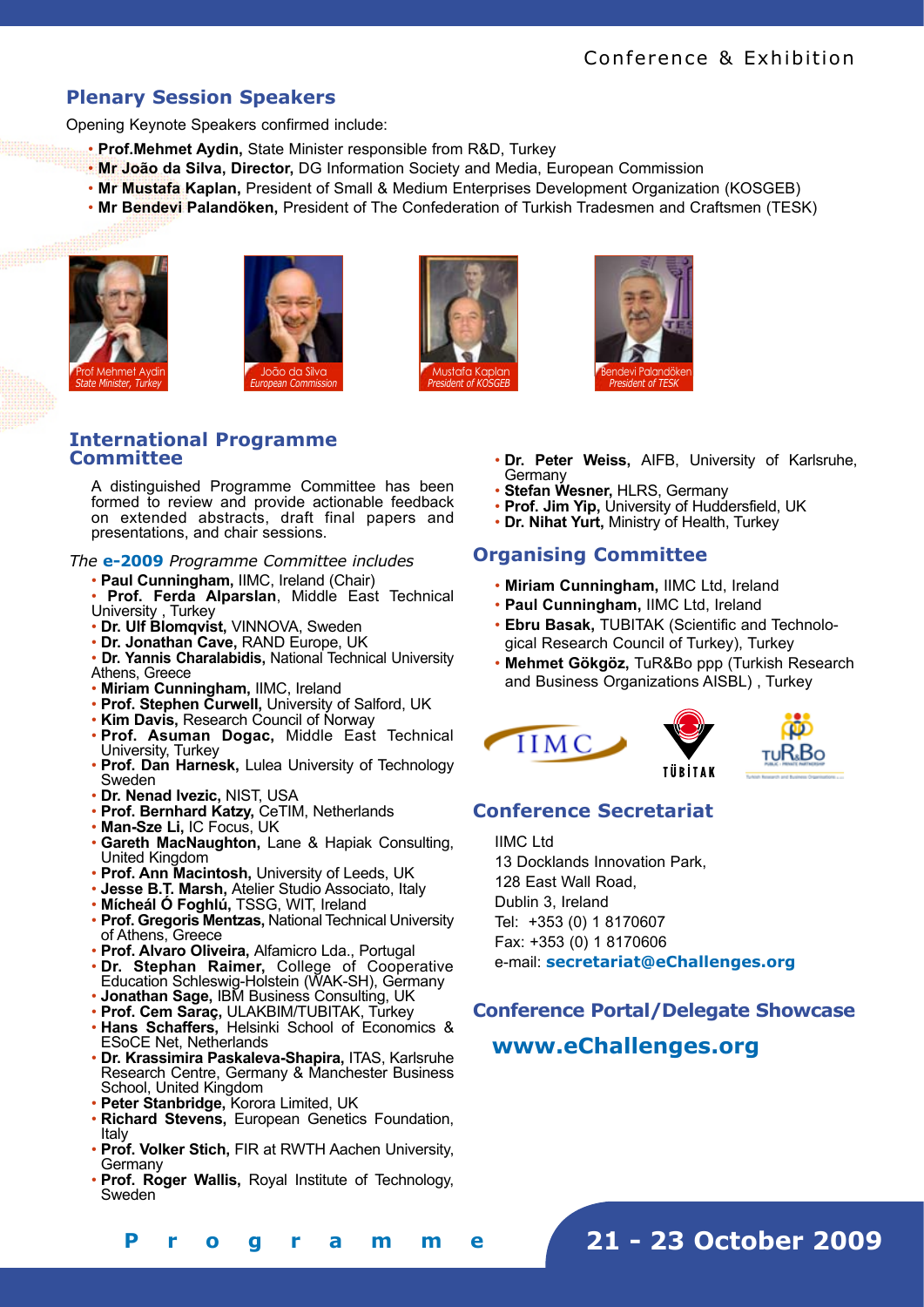# Wednesday, October 21, 2009

#### Registration

09:00 Opening Plenary 1a

Chair: Mehmet Aydin, State Minister responsible from R&D, Turkey

#### **R&D Strategy and Vision in Turkey**

Prof.Mehmet Aydin, State Minister responsible from R&D

**Enabling a Smarter World**

João da Silva, Director, DG Information Society and Media, European **Commission** 

**Understanding Dynamics, Building the 21st Century Information Society** 

Mustafa Kaplan, KOSGEB, Turkey

**Impact of Developments in Information Technologies to the Market Regularity** 

Bendevi Palandöken, TESK, Turkey

#### **Moderated Discussion**

#### 11:00 Coffee Break: Exhibition & Networking

#### 11:30 Workshop 2a: Pervasive Computing and Cooperative Environments in a Global Context

#### Chair: Antonio Marqués, ETRA I+D, Spain

**Pervasive Computing and Cooperative Environments in a Global Context** Antonio Marqués, ETRA I+D, Spain **PECES Middleware Challenges** Marcus Handte, Fraunhofer IAIS, Germany **Context Ontologies - Enabling the Interaction of Embedded Devices in Heterogenous Smart Spaces**  Danh Le Phuoc, Digital Enterprise Research Institute (DERI), Ireland **TURTLE – Securing Distributed Embedded Systems** Manuel Serrano, ETRA I+D, Spain

#### **Discussion Panel**

11:30 Session 2b: eGovernment - Issues

## Chair: Kim Davis, Research Council of Norway

**Interoperability and the STORK project** Vasilis Koulolias, Gov2u, Greece

**UYAP - The Turkish eJustice Project**

Mesut Orta, Ministry of Justice, Turkey

**E-Invoicing Management System in Turkey: A Flexible Solution**  Arif Yildirim, Revenue Administration, Turkey

**Connecting Public Services Communities 2008 Community building and policy-shaping Action** Sylvia Archmann, EIPA – European Institute of Public Administration,

**Netherlands** 

# 11:30 Session 2c: Collaborative Working Environments 1: Issues

#### Chair: Peter Weiss, FZI Forschungszentrum Informatik, Germany

**Towards Context-Sensitive Data Access for Distributed Data Resources within Collaborative Working Environments** Matthias Assel, High Performance Computing Center Stuttgart, **Germany** 

**A Predictive Framework for Value Engineering within the Collaborative Knowledge Workspaces** 

Ali Imtiaz, Research Institute for Operations Management (FIR) at RWTH Aachen, Germany

**Project Alignment - Collaborative Internet based Project Management**  Kim Jansson, VTT Industrial Systems, Finland

**Developing ICT Policies to foster cooperation between Europe and the Mediterranean Countries**

Edward Jaser, Royal Scientific Society, Jordan



Chair: Roger Wallis, Royal Institute of Technology, Sweden **Building a Web Archiving Infrastructure for Europe** Julien Masanes, European Archive Foundation, France **The Planets Testbed – A Collaborative Research Environment for Digital Preservation** Max Kaiser, Austrian National Library, Austria **Structural Model for Digital Repository Quality Evaluation in Context of Usage** Nerute Kligiene, Institute of Mathematics and Informatics, Lithuania **An Approach to Web-based System Construction Balancing Smooth Interaction, Safety and Budget Hosting** Andrzej P. Urbanski, Poznan University of Techology, Poland 11:30 Workshop 2e: Best Practices for Multilingual Information Access Chair: Carol Ann Peters, Italian National Research Council, Italy **Introduction**  Carol Ann Peters, Italian National Research Council, Italy **Best Practices in System-Oriented Aspects for Multilingual Information Access Applications** Martin Braschler, Zurich University of Applied Sciences, Switzerland **Best Practices in Multilingual Search Assistance** Julio Gonzalo, UNED, Spain **Importance of Language Resources for Multilingual Information Access**

11:30 Session 2d: Digital Repositories - Applications

Khalid Choukri, ELRA/ELDA, France **Discussion**

## 11:30 Session 2f: eHealth Platforms

#### Chair: Richard Stevens, European Genetics Foundation, Italy

**Optimized Data Synchronization for Mobile e-Health Platforms** Mustata Bogdan, RomSoft SRL, Romania

**PERFORM: Personalised Disease Management for Chronic Neurodegenerative Diseases: The Parkinson's Disease and Amyotrophic lateral Sclerosis Cases** Dimitra Chaloglou, ANCO S.A, Greece

**Adequate Requirements Analysis in Homely Rehab** Alexander Mertens, RWTH Aachen University, Germany

**MyHealth@Age – Improving Health, Safety and Wellbeing for Elderly People in Remote Rural Areas** Suzanne Martin, University of Ulster, United Kingdom

11:30 Session 2g: Networked, Smart and Virtual Organisations - Issues Chair: Bastian Koller, High Performance Computing Centre Stuttgart, **Germany** 

**New User Patterns on the Internet Challenge Today's Management** Håkan Selg, Uppsala University, Sweden

**Concepts and Results of a Study on Distributed Innovation** Jens Eschenbaecher, BIBA, Germany

**The IT Infrastructure of Virtual Knowledge Centres** Karoly Nagy, MoD, Hungary

**Model for Incident Ticket Correlation for Inter-Organizational Service Delivery**

Patricia Marcu, Leibniz Supercomputing Center, Germany

11:30 Workshop 2h: Finding ICT Research Partners through Ideal-ist Chair: Ebru Başak Akoz, TÜBİTAK - The Scientific and Technological Research Council of Turkey

#### **Introduction**

Ebru Başak Akoz, TÜBİTAK - The Scientific and Technological Research Council of Turkey

**Idealist - Your Worldwide ICT Support Network**

Bert Van Werkhoven, SenterNovem, Netherlands

**EEN – Encouraging SMEs to Participate in ICT Programme with the "Language of Business"**

Gürsel KIZILASLAN, KOSGEB, Turkey

**Synergy among the two Networks regarding Enhanced Participation of SMEs in ICT Proposals and Consortia Formulation: Case study: National Documentation Centre/ Idealist & EEN Synergies** Henry Scott, National Documentation Centre, Greece

**Summary & Conclusions**

Ebru Başak Akoz, TÜBİTAK - The Scientific and Technological Research Council of Turkey

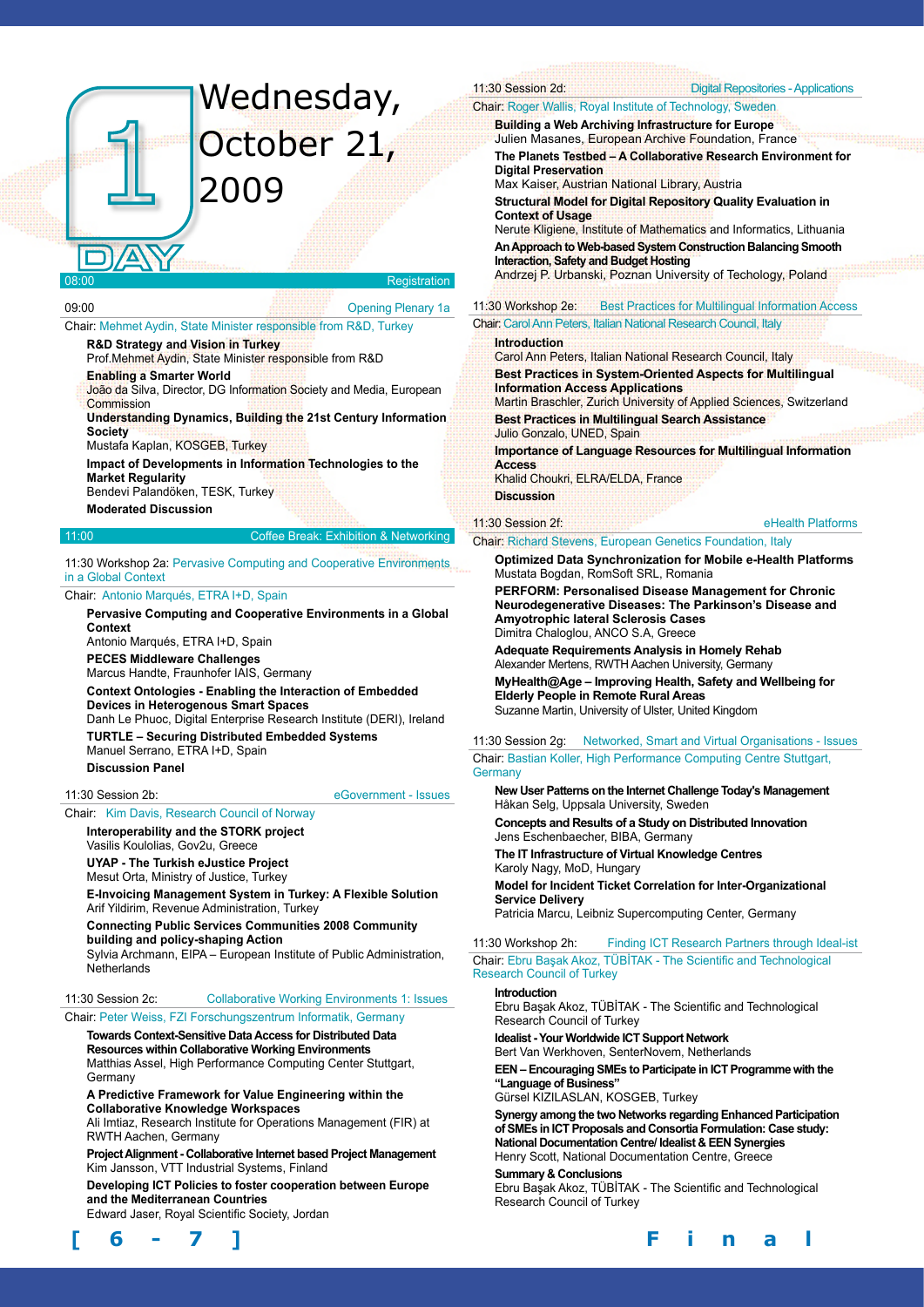| 13:00 Lunch Time:                                                                                                                                                                                                                                                                                                                                                                                                                                                                                                                                                   | <b>Exhibition &amp; Networking</b>                                                           | 14:00 Workshop 3f:                                                                                                                                                                                                                                                                                                                                                                                                                                                                                                                                                                                                                                                                                                                                                                                 | Recent Progresses in eHealth Infrastructures                           |  |                                                         |  |                                                     |
|---------------------------------------------------------------------------------------------------------------------------------------------------------------------------------------------------------------------------------------------------------------------------------------------------------------------------------------------------------------------------------------------------------------------------------------------------------------------------------------------------------------------------------------------------------------------|----------------------------------------------------------------------------------------------|----------------------------------------------------------------------------------------------------------------------------------------------------------------------------------------------------------------------------------------------------------------------------------------------------------------------------------------------------------------------------------------------------------------------------------------------------------------------------------------------------------------------------------------------------------------------------------------------------------------------------------------------------------------------------------------------------------------------------------------------------------------------------------------------------|------------------------------------------------------------------------|--|---------------------------------------------------------|--|-----------------------------------------------------|
| 14:00 Workshop 3a:                                                                                                                                                                                                                                                                                                                                                                                                                                                                                                                                                  | Contracting in an eBusiness Environment<br>Chair: Peer Hasselmeyer, NEC Europe Ltd., Germany | Ltd., Turkey                                                                                                                                                                                                                                                                                                                                                                                                                                                                                                                                                                                                                                                                                                                                                                                       | Chair: Asuman Dogac, Software Research and Development and Consultancy |  |                                                         |  |                                                     |
| A Framework for SLA Specification and Negotiation in Next<br><b>Generation Networks</b><br>Slavica Bostjancic Rakas, Mihailo Pupin Institute, Serbia<br>Service Level Agreements in Grid and Cloud Computing<br><b>Environments: Real Protection for Customers?</b><br>Davide Maria Parrilli, K.U. Leuven, Belgium<br><b>Towards Optimal Creation of Service Level Agreements</b><br>Bastian Koller, HLRS, Germany<br><b>Enhancing a National Academic Computing Infrastructure with</b><br>e-Contracting Capabilities<br>Peer Hasselmeyer, NEC Europe Ltd, Germany |                                                                                              | NOCTURNAL: Night Optimised Care Technology for UseRs Needing<br><b>Assisted Lifestyles</b><br>Huiru Zheng, University of Ulster, United Kingdom<br>Hospital Pilot Application in the SAPHIRE Platform: Integration of<br>Wireless In-hospital Monitoring with European Guidelines in Acute<br><b>Cardiac Patients</b><br>Ana-Gabriela Fruntelata, Emergency Hospital of Bucharest, Romania<br>Automatic Transformation of Local EHRs to the International<br><b>Standards: Application in Turkey's NHIS</b><br>Mustafa Yuksel, Software Research, Development and Consultancy<br>Ltd., Turkey<br>14:00 Session 3q: Networked, Smart & Virtual Organisations - Applications<br>Chair: Bernhard Katzy, CeTIM, Germany<br>A Framework for Managing the Complexity of Business Document<br>Integration |                                                                        |  |                                                         |  |                                                     |
| An Enhanced Strategy for License Management in a Dynamic<br><b>Grid Environment</b><br>Francesco D'Andria, Atos Origin, Spain<br>eGovernment Services<br>14:00 Session 3b:                                                                                                                                                                                                                                                                                                                                                                                          |                                                                                              |                                                                                                                                                                                                                                                                                                                                                                                                                                                                                                                                                                                                                                                                                                                                                                                                    |                                                                        |  |                                                         |  |                                                     |
|                                                                                                                                                                                                                                                                                                                                                                                                                                                                                                                                                                     |                                                                                              |                                                                                                                                                                                                                                                                                                                                                                                                                                                                                                                                                                                                                                                                                                                                                                                                    |                                                                        |  | Chair Jim Vin Hniversity of Huddersfield Hnited Kingdom |  | Michael Strommer, Research Studios Austria, Austria |

**Knowledge Management – Process oriented KM system and Business Case** 

Peter Laing, FIR - Research Institute for Operations Management at RWTH Aachen University, Germany

**Information and Service Modelling for Collaborating ISPs**  Jane Hall, Fraunhofer FOKUS, Germany

**Challenges Faced in Building a Virtual Organization for Seismology in South Eastern Europe**  Can Ozturan, Bogazici University, Turkey

#### 14:00 Workshop 3h: E-Transformation in Turkey

Chair: F. Mehmet Gökgöz, Turkish Research and Business Organizations (TuR&Bo ppp), Belgium

**The Information Strategy in Turkey and e-Government**  Recep Çakal, State Planning Organisation, Turkey

**e-Government at a Glance in Turkey** 

Ramazan Altınok, Prime Ministry, Turkey **e-Health and Telemedicine in Turkey** 

Nihat Yurt, Ministry of Health, Turkey

**Turkish eID Card: An Innovative Turkish e-Government Application** 

# 15:30 Coffee Break: Exhibition & Networking

16:00 Workshop 4a: Contracting in an eBusiness Environment II Chair: Maria Tsakali, European Commission, Belgium

**A Lighweight Semantic Bridge between Clouds and Grids**  John Brooke, University of Manchester, United Kingdom **Service Level Agreements in Virtualised Service Platforms** 

Roland Kübert, HLRS, Germany

**A Subscription and Notification Mechanism for dynamic SLA Evaluation in GRIA** 

Magdalini Kardara, ICCS/NTUA, Greece

**A Modelling and Reasoning Framework for Representing and Orchestrating Service Level Agreement Behaviour**  Miguel Ponce de Leon, TSSG, Waterford Institute of Technology, Ireland **Building Business Trust: Inter-organizational information sharing supported by Grid technologies**  Fotis Aisopos, NTUA, Greece

16:00 Workshop 4b: Digital Cities: Bringing Digital Public Services to the Local Communities

Chair: Yannis Charalabidis, National Technical University Athens, Greece **Digital Cities for the Next Generation: Research Challenges from the Field** 

Yannis Charalabidis, National Technical University Athens, Greece **Building Digital Infrastructures and Services in Municipalities:** 

**The Case of e-Trikala** 

Olivera Djordjevic, e-Trikala, Greece

# Loi Namugenyi, Uganda National Council for Science and Technology, Uganda

**[ 6 - 7 ] F i n a l P r o g r a m m e**

**21 - 23 October 2009**

Oktay Adalıer, TUBITAK UEKAE, Turkey Discussion & Conclusions

Chair: Jim Yip, University of Huddersfield, United Kingdom

**Interoperability of Electronic Invoicing with Accounting and Resource Planning Systems** 

Ahmet Alp, Cybersoft (C/S Information Technologies Ltd), Turkey **An eGovernment Architecture for Self-Service to Citizens: The** 

**Dutch Social Insurance case**  Jack Verhoosel, TNO Information and Communication technology, **Netherlands** 

**A Citizen Centric Framework for Business Development in the Public Sector** 

Mikael Söderström, Umeå University, Sweden

**The e-Citizen Charter as a Tool for Measuring Citizen Satisfaction on the basis of Life Events** 

Matt Poelmans, Burgerlink (Citizenlink), ICTU, Netherlands

14:00 Session 3c: Collaborative Working Environments - Case Studies

#### Chair: Alvaro Oliveira, Alfamicro, Lda., Portugal

**Dynamics of Collaborative Work in Global Software Development Environment** 

Kathleen Swigger, University of North Texas, United States **The Benefits of Working in Virtual Project Settings**  Robert Verburg, Delft University of Technology, Netherlands

14:00 Session 3d: Digital Library & Cultural Heritage - Case Studies Chair: Jesse Marsh, Atelier Studio Associato, Italy

**World Heritage Digital Library in Portugal, The Convent of the Order of Christ and The Castle of the Order of the Temple**  Jose A R Mendes, Instituto Politécnico de Tomar, Portugal

**MMMedins: Multimedia Laboratories for Intangible Cultural Heritage** 

Jesse Marsh, Atelier Studio Associato, Italy

**Revealing the Unknown in Cultural Heritage Documents**  Fikret Hacizade, TUBITAK UEKAE, Turkey **High Resolution Digital Library of Cultural Heritage** 

Humbat Nasibov, TUBITAK UEKAE, Turkey

#### 14:00 Workshop 3e: IST-Africa - Linking European & African Researchers Chair: Paul Cunningham, IIMC Ltd, Ireland

**EU - Africa Research Cooperation Opportunities** 

Paul Cunningham, IIMC Limited, Ireland **Facilitating the Work of MPs via the use of ICT: The Africa4All Project** 

Vasilis Koulolias, Gov2u, Greece

**Research Capacity and Challenges in Tanzania**  Hamisi Nguli, Tanzania Commission for Science and Technology, United Republic of Tanzania

**Research Capacity and Challenges in Uganda**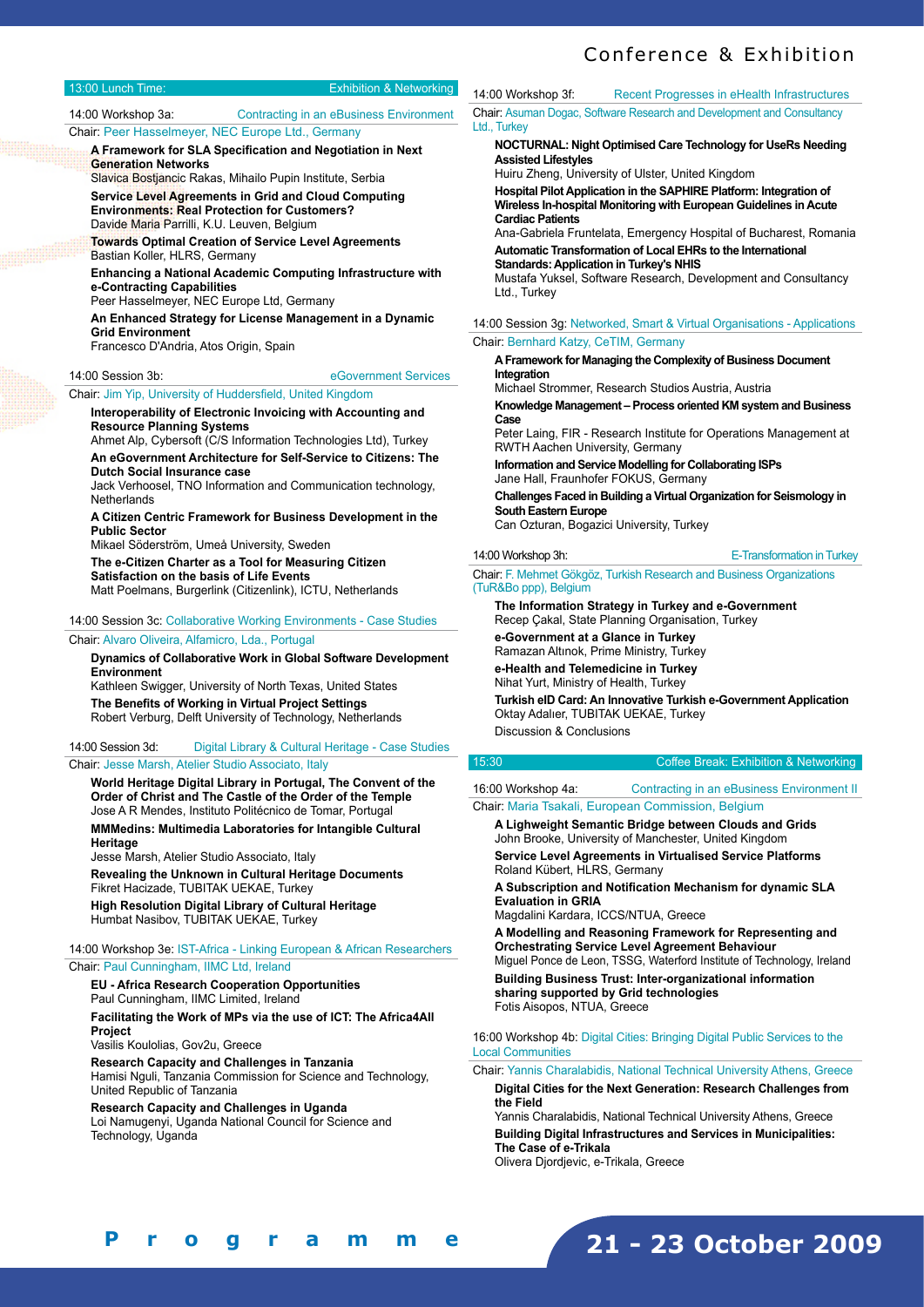**Developing Digital Cities in the Context of the Knowledge-Based Economy: Towards an Integrated Approach**  Emmanouil Ergazakis, National Technical University of Athens, Greece

**Developing Digital Cities Best Practices: The Case of Almere**  Tamer el Masri, Almere Kennisstad, Netherlands

#### 16:00 Workshop 4d: Integrated e-Services for Cultural Tourism

Chair: Krassimira Paskaleva-Shapira, Karslruhe Research Center and Manchester Business School, Germany

**Intelligent Tourism through Ubiquitous Services: Lessons Learnt from two Field Studies** 

Antony Evans, British Maritime Technology Ltd, United Kingdom **Integrated e-Services in eTourism: the ISAAC system in Leipzig**  Krassimira Paskaleva-Shapira, Karslruhe Research Center and Manchester Business School, Germany

**Capturing Users' Preferences for Cultural Tourism e-Services: An eParticipation Focus** 

Ian Cooper, Karlsruhe Research Centre, United Kingdom **Discussion**

16:00 Workshop 4e: IST-Africa - Linking European & African Researchers II

Chair: Paul Cunningham, IIMC Ltd, Ireland

# **Research Capacity and Challenges in Lesotho**

Maseqobela Williams, Ministry of Communications, Science and Technology, Lesotho

**Research Capacity and Challenges in South Africa**  Segopotso Moshapo, SAP Research CEC Pretoria & Tendani Nevondo, Wits Enterprise, South Africa

**Research Capacity and Challenges in Namibia** Immolatrix Onguebu, Ministry of Education, Namibia

**Research Capacity and Challenges in Botswana** Oabona Monngakgotla & Enoch Senyatso, Ministry of Communications,

Science and Technology, Botswana **Discussion**

16:00 Session 4f: eHealth - Issues and Applications

Chair: Nihat Yurt, Ministry of Health, Turkey

**Inequality Problems in the Distribution of Radiologists in Portugal: Requirements for the Creation of an Imaging Marketplace**  Daniel Polonia, University of Aveiro , Portugal

**Web-based Workplace Health Promotion** 

Johannes Sametinger, Johannes Kepler University Linz, Austria **High Definition Videoconferencing: The Future of Collaboration in** 

**Healthcare and Education** 

Piotr Pawałowski, IChB PAS PSNC, Poland

**eLearning for Basic Life Support: CPR Knowledge for Citizens**  Angelina Kouroubali, Foundation for Research & Technology-Hellas, Greece

16:00 Session 4g: Networked, Smart & Virtual Organisations - Case **Studies** 

Chair: Peter Laing & Ali Imtiaz, FIR: Institute for Operations Management at RWTH Aachen, Germany

#### **Centre of Excellence in University Research as an Innovative Organisation**

Jari Multisilta, Tampere University of Technology, Finland

**eCollaboration in Proactively Learning Organizations: more than just a buzzword!** 

Viviana Gaballo, University of Macerata, Italy

**A Case on Comprehensive Software Development Framework Driven by Requirements: ReDSeeDS** 

Ozgur Tufekci, Cybersoft C/S Information Technologies Ltd, Turkey **Flexible Creation of Virtual Companies to Satisfy the New Market Demands in the Tourism Sector**  Jesús Herrero Arranz, Robotiker-Tecnalia, Spain

16:00 Workshop 4h: Turkey in European Research Programmes

– Success Stories

Chair: Mehmet Fatih Berber, TAV BİLİŞİM HİZMETLERİ A.Ş., Turkey **3DPHONE: Developing an All-3D Imaging Mobile Phone** 

Tolga Çapın, Bilkent Üniversitesi, Turkey



**MOBILE3DTV: Demonstrating the Viability of the New Technology of Mobile 3DTV**  Gözde Bozdağı Akar, METU CS, Turkey

**METU-MEMS Research and Application Center: MicroElectroMechanical Systems (MEMS) Technology in Turkey**  Tayfun Akın, METU-MEMS Center, Turkey

**SEMbySEM: A Framework For Sensors Management**  Guven Fidan, AGM Lab, Turkey Discussion and Conclusions

#### $17:30$  End of Parallel

17:35 Tutorial 5a: At Crossroads: Internet of Services Research Beyond Call 5

Chair: Arian Zwegers, European Commission, Belgium

18:15 Networking Reception, Exhibition Area

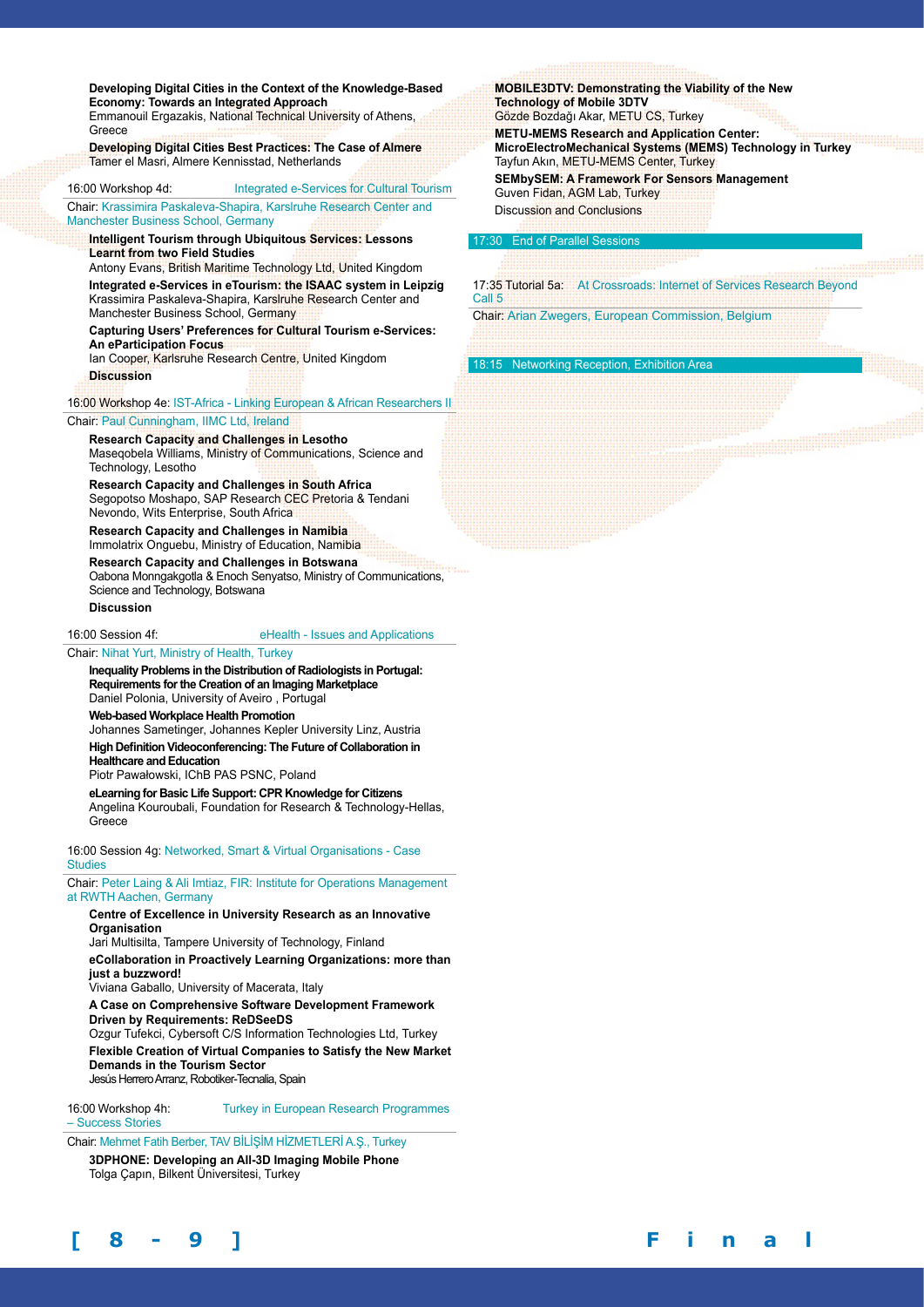

# Thursday, October 22, 2009

09:00 Workshop 6a: Future Internet Services and Applications - Issues, Direction and Rationale

Chair: Man-Sze Li, IC Focus, United Kingdom

#### **The Internet of Futures: Perspectives and Issues**  Man-Sze Li, IC Focus, United Kingdom

**A Decentralized Wiki as Web 2.0 Enterprise Collaboration Platform** 

Jörg Müller, TU Clausthal, Germany

**Internet of Services - Evolution or Revolution?**  Arian Zwegers, European Commission, Belgium **Discussion**

09:00 Workshop 6b: e-Government Cooperation among European countries and Korea

## Chair: Ahmet Kaplan, Turksat A.S., Turkey

**Turkish Korean Cooperation** 

H.E. Jae-Hyun Bae, Ambassador of the Republic of Korea, Turkey **Korea's National Informatization Strategy: Present and Future**  Nam-kyo Seo, Ministry of Public Administration and Security, Republic of Korea

**e-Government Strategic Plan Using Green IT** 

Myung-Won Song, National Information Society Agency, Republic of Korea

**Open BPM as an eGovernment Global Cooperation Model**  Thomas Byeongnam Yoon, NIA, Turkey

#### **ICT-Oriented Global Cooperation on Economic Stimulus and Mutual Prosperity**

Jung Yun Oh, National Information Society Agency, Republic of Korea

09:00 Session 6c: Living Labs - Applications & Case Studies

#### Chair: Jesse Marsh, Atelier Studio Associato, Italy

#### **Appraising Living Labs Core Competencies and Intangible Assets generation and diffusion**

Androklis Mavridis, ALTEC SA Information and Communication Systems, Greece

**On The Way To Innovation: Quantitative Software Process Management using Optimized Metric Determination System (COMDS)** 

Mustafa Halil Yildiz, Cybersoft IT Ltd., Turkey

**Living Lab "Information Management in Agri-Food Supply Chain Networks"** 

Marco Verloop, LEI - Wageningen UR, Netherlands

**Save Energy: User Behaviour Transformation through ICT based Tools and Methodologies**  Alvaro Oliveira, Alfamicro, Lda., Portugal

#### 09:00 Session 6d: Technology-Enhanced Learning - Issues

Chair: Stephan Raimer, College of Cooperative Education Schleswig-Holstein, Germany

**The New Path to Competence Development**  Alvaro Oliveira, Alfamicro, Lda., Portugal

**Social Software as a Tool for Social Inclusion of Marginalised Youngsters** 

Wouter Van den Bosch, KHM-Memori, University College Mechelen, **Belgium** 

**Model Based e-Learning Environment: The ADVISOR Method**  Wilfrid Utz, BOC Asset Management GmbH, Austria

09:00 Session 6e: Intelligent Content and Semantics

Chair: Roger Wallis, Royal Institute of Technology, Sweden

**Sense-making and Narrative: New Explorations into Narrative Based Methods** 

Peter Stanbridge, Korora Limited, United Kingdom

**A Semantically Enriched Persistence Mechanism for Interactive Knowledge Stack** 

Ibrahim Cingil, METU - Software Research and Development Center, **Turkey** 

**Enriching Wikipedia Link Structure Using Links and Categories**  Ömer Sunercan, METU, Turkey

**TurkSum: A Generic Turkish Text Summarizer using Relevance Measure** 

Ayse Nur Birturk, METU, Turkey

#### 09:00 Workshop 6f: Social Care Informatics

#### Chair: Michael Rigby, Keele University, United Kingdom

**Eliciting User Requirements and Process Flow in Social Care Informatics in the Ageda project** 

Albert Alonso, Hospital Clinic - Universitat de Barcelona, Spain **Engagement in Health and Social Care: Understanding and Reframing Internet Access from a User Perspective** 

Debbie Keeling, University of Manchester, United Kingdom

**Count the Cost or Tell the Story? The Issues and Challenges in Developing Information Standards across the Social Care Sector**  Penelope Hill, Warwickshire County Council, United Kingdom

**A Review of the National Development Programme for eSocial Care in Finland** 

Jarmo Kärki, National Institute for Health and Welfare, Finland

09:00 Session 6g: Networked, Smart and Virtual Organisations - Supply Chain

#### Chair: Bernhard Katzy, CeTIM, Germany

**E-Procurement for Industrial Maintenance Services**  Peter Weiss, FZI Forschungszentrum Informatik, Germany **RFID and Multimedia Security Technologies in the Supply Chain Management Against Counterfeiting**  Cagatay Karabat, TUBITAK UEKAE, Turkey **Reengineering The Supply Chain in Internet age: ABB Turkey Inc.**  Arzu Baloglu, Marmara University, Turkey

09:00 Workshop 6h: Geographic IT in Public Service I

Chair: Johan P Bang, Future Position X, Sweden

**OpenCare**  Thomas Castor, Open Care AB, Sweden **GIS-Arena**  Bengt Flodell, Karlstad Kommun, Sweden **Connect & Protect**  Peter Eriksson, Future Position X, Sweden **Open Geodata and the Future of LBS**  Martin Snygg, Future Position X, Sweden

#### 10:30 Coffee Break: Exhibition & Networking

#### 11:00 Session 7a: Future Internet Services and Applications Chair: Man-Sze Li, IC Focus, United Kingdom

#### **The Concept of Symbiotic Enterprising under the Web 3.0 Paradigm**  Jens Eschenbaecher, BIBA, Germany

**Event-Driven Service Chain Monitoring for the Internet of Services**  Kresimir Vidackovic, Fraunhofer IAO, Germany

**Integrated Service Engineering (ISE) for Service Ecosystems: A Multi-disciplinary Methodology and Software-Tool for the Internet of Services** 

Holger Kett, Fraunhofer IAO, Germany

**The Internet of Energy – Modelling a Secure and Semantic Communication Architecture for Inter-organisational Business Processes within the German Energy Sector** Eric Nass, Forschungsinstitut für Rationalisierung FIR, Germany

**21 - 23 October 2009 [ 8 - 9 ] F i n a l P r o g r a m m e**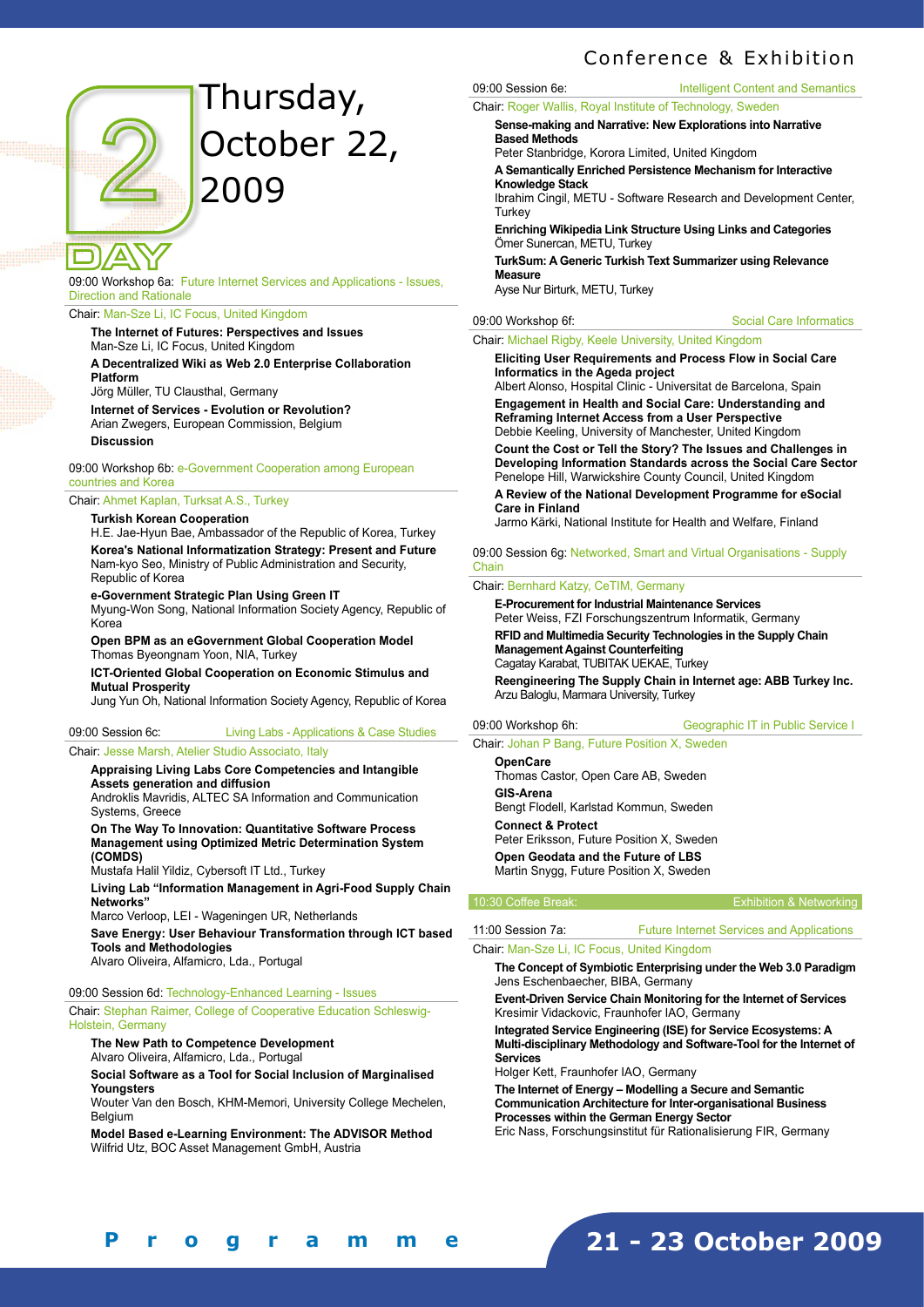11:00 Session 7b: eGovernment - Application & Case Studies

Chair: Richard Stevens, European Genetics Foundation, Italy

**Free/Libre Open Source Adoption in the Public Sector: Current State and Lessons Learnt**  Bruno Rossi, Free University of Bozen-Bolzano, Italy

**iSAC: a Platform for Costs Reduction while Expanding the Information and Referral Services**  Mercè Rovira Regàs, University of Girona, Spain

**NavegaPará Project: an alternative solution for eGovernment and eHealth on Amazon Region** 

Jorge Antonio Moraes de Souza, UFPA, Brazil

**An Innovative Platform for Territorial Control and Monitoring - The Experience of a Project at the Local Administration level**  Raffaele De Amicis, Fondazione Graphitech, Italy

**Simplifing Citizens-Administration Relationship: Cert2Web an e-Service to Issue Personal Certificate**  Franco Carcillo, City of Turin, Italy

# 11:00 Workshop 7c: Living Labs – Asia & Europe. A Tale of two Continents

#### Chair: Esteve Almirall, Esade, Spain & Susanna Avessta, DIMES, Finland

**Living Labs and Experimental Platforms**  Susanna Avessta, DIMES, Finland

**Living Labs in Finland – The Point of View of Industry** Kimmo Ojuva, DIMES, Finland **Living Labs in Taiwan – The Insight Center**  Yuan-Ling Chiao, Insight Center, Taiwan, Province Of China **Living Labs in Korea – The u-City Program**  Thomas Byeongnam Yoon, NIA, Republic of Korea

**ESADE-Creapolis and Open Innovation**  Elisabet Juan, ESADE-Creapolis, Spain

#### 11:00 Session 7d: Technology-Enhanced Learning - Issues

#### Chair: Ferda Alpaslan, METU, Turkey

**The Parallel Universes are Coalescing: e-Certification in Europe**  Peter Weiss, FZI Forschungszentrum Informatik, Germany **Technology-Enhanced Learning and Multilingual Human-Computer Interaction**

Alper Kanak, TUBITAK UEKAE, Turkey

**Software Interoperability Testing for Non-Professional Testers**  Alicja Ciemniewska, Poznań Supercomputing and Networking Center, Poland

#### 11:00 Session 7e: Intelligent Content - FET Open - Issues and **Applications**

Chair: Teresa De Martino, European Commission, Belgium

**Visual Analytics Challenges** 

Giuseppe Santucci, Sapienza Università di Roma, Italy **Harnessing the ICT-enabled Collective Social Behaviour -** 

**ICTeCollective** 

Jari Saramaki, Helsinki University of Technology, Finland

**4D Space-Time Topology for Semantic Flow Segmentation - the SemSeg project** 

Holger Theisel, Otto-von-Guericke University of Magdeburg, Germany

11:00 Session 7f: Mobility - Applications & Case Studies

#### Chair: Mícheál Ó Foghlú, Waterford Institute of Technology, Ireland

**The Evolution of Eduroam in the Context of "Bologna"**  Juergen Jaehnert, Universität Stuttgart, Germany **Proximity-Based Access Control with RFID for Mobile Computing** 

Michael Decker, University of Karlsruhe (TH), Germany **Comparing Two Different Architectures for Pervasive Systems from the Viewpoint of Personalisation** 

Howard Williams, Heriot-Watt University, United Kingdom

11:00 Workshop 7g: How to make International Supply Chains More Efficient and Secure

Chair: Yao-Hua Tan, Vrije Universiteit Amsterdam, Netherlands **IT Requirements for Trusted Trade Networks** 

Jianwei Liu, Vrije University Amsterdam, Netherlands

#### **Harmonized European e-Customs and its implications for European trade**

Stefan Henningsson, Copenhagen Business School, Denmark **A Governmental View of Future e-Customs Requirements** Fred van Ipenburg, Dutch Tax and Customs Association, Netherlands

11:00 Workshop 7h: Geographic IT in Public Service II

#### Chair: Johan P Bang, Future Position X, Sweden

**Public Geodata from Municipalities Perspective. Usability Testing with GeoTest** 

Michael Björklund, Municipality of Filipstad, Sweden **Swedish GeoTest Initiative Supports Safer Use of Geodata for Authorities, Municipalities, Vendors and Citizens**  Solgerd Tanzilli, Future Position X, Sweden

**Testing-SDI: e-Government Prospective, Requirements, and Challenges** 

Imad Abugessaisa, Future Position X, Sweden **The SDI Situation in Europe** 

Lars Palm, National Land Survey of Sweden, Sweden

#### 12:30 Lunch Time: Exhibition & Networking

14:00 Workshop 8a: Turning Open Innovation to a Winning Game for Services Development

#### Chair: Bror Salmelin, European Commission, Belgium

**How can we achieve the Single European Innovation Space for Future Service Industry?** 

Bror Salmelin, European Commission, Belgium

**Industrial View on the Changing Innovation Paradigm for Usercentric Knowledge Intense Services**  Serge Ferré, Nokia, Belgium

**How to Choose the Best Mode of Open and Closed innovation - Initial thoughts** 

Jens Eschenbaecher, BIBA, Germany

**Living Labs & Open Innovation in Services - Cases from Barcelona**  Esteve Almirall, Esade, Spain

**The Legal/Regulatory/Technological Environment and its Significance for the Efficient Distribution of and Ubiquitous Access to Digital Content - Current Challenges and Opportunities** 

Lars-Erik Eriksson, DACC Systems AB, Sweden

#### 14:00 Workshop 8b: Interoperability Infrastructures and Standards for Administrations and Enterprises

Chair: Yannis Charalabidis, National Technical University Athens, Greece

**eGovernment Interoperability Standards and Infrastructures: Initiatives, Issues and Challenges** 

Yannis Charalabidis, National Technical University Athens, Greece **Interoperability of UN/CEFACT CCTS based Electronic Business Documents** 

Asuman Dogac, Software Research and Development and Consultancy Ltd., Turkey

**Designing and Linking Models for Semantic Interoperability**  Aldo Gangemi, CNR, Italy

**Enabling the Next Generation Interoperable and Easy to Integrate Software Products of the European SMEs with a Semantic Service-oriented Private Adaptation Layer**  Stelios Pantelopoulos, SingularLogic S.A, Greece

#### 14:00 Workshop 8c: Living Labs - Issues

Chair: Alvaro Oliveira, Alfamicro, Lda., Portugal

**Living Labs - Dilemmas of an Active Researcher**  Carina Ihlström Eriksson, Halmstad University, Sweden

**The Entrepreneurial Role of Living Labs in Closing the Gap between Research and Innovation**  Esteve Almirall, ESADE, Spain

**ICTs for Sustainable Consumption**  Klaus Tochtermann, Graz University of Technology, Austria **Challenges with User involvement in a Living Lab context**  Jesper Svensson, Halmstad University, Sweden

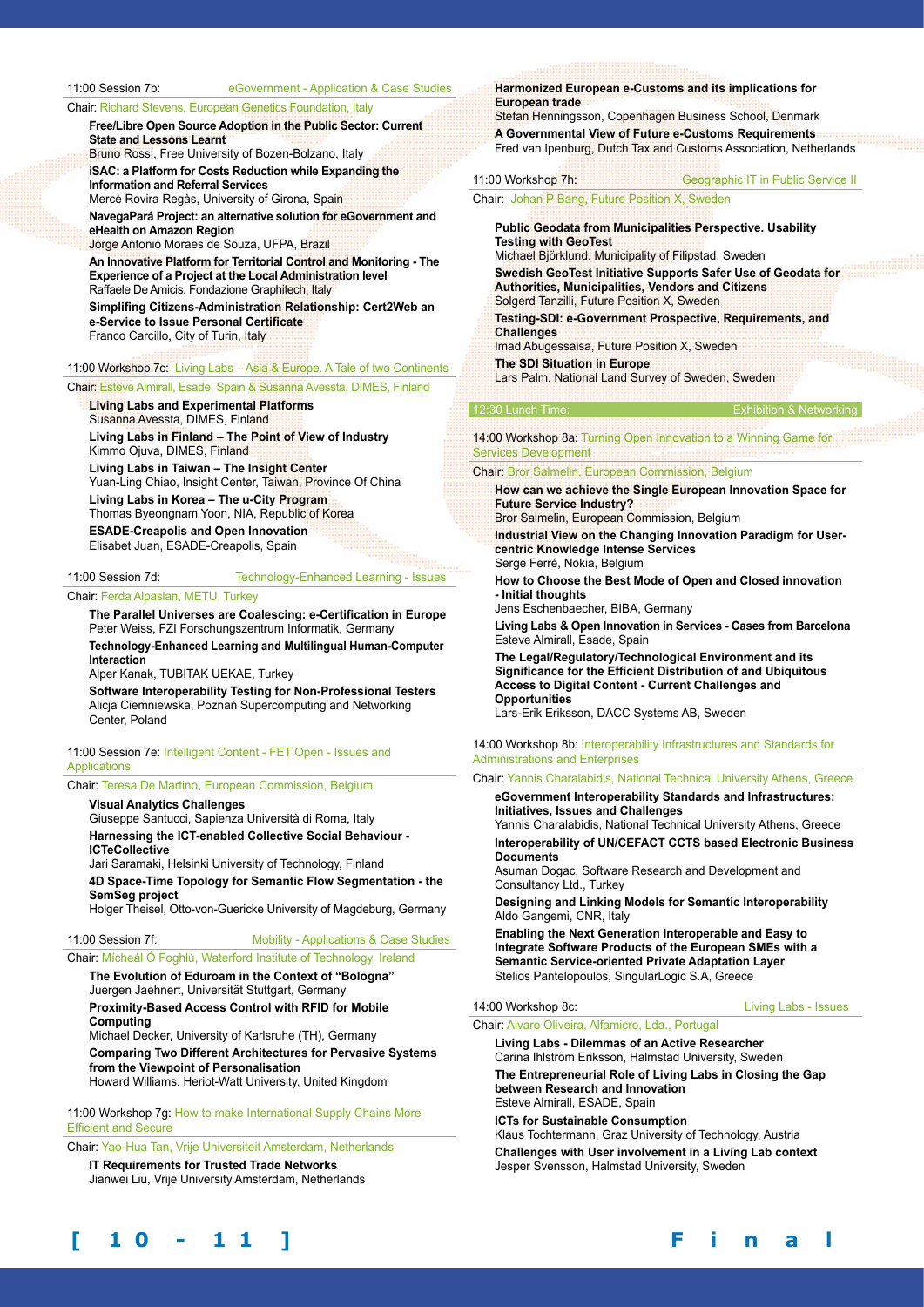14:00 Session 8d: Technology-Enhanced Learning - Applications

#### Chair: Ferda Alpaslan, METU, Turkey

**Automatic Learning Contents in Mobile Scenarios**  Carles Fernández, UOC, Spain

**UlakAgent: A Mobile Researcher Agent for Resource Sharing among Learning Management Systems**  Nezaket Tezcan, Atilim University, Turkey

**Knowledge Bus – The PROMOTE Approach For Knowledge Service Orchestration** 

Vedran Hrgovcic, BOC Asset Management GmbH, Austria

14:00 Workshop 8e: Intelligent Content and Semantics

#### Chair: Peter Stanbridge, Korora Limited, United Kingdom

**Plug your Business into IT: Business and IT-Alignment using a Model-Based IT-Socket** 

Robert Woitsch, BOC Asset Management GmbH, Austria

**Engineering Industrial Categorisation based on Social Network Analysis of Search Engine Index** 

Xiao MA, University of Warwick, United Kingdom

**Natural Intelligence – A Question Answering System**  Fatih Mehmet Güler, Middle East Technical University, Turkey

**The Domain Name System In Turkey** 

Didem Özgür, Istanbul Technical University, Turkey

## 14:00 Session 8f: Mobility - Applications & Case Studies

Chair: Mícheál Ó Foghlú, Waterford Institute of Technology, Ireland

**CrosSing: A Framework to Develop Single and Cross Domain Recommenders** 

Mustafa Azak, Middle East Technical University, Turkey **Role of Nomadic Devices Coupled to In-cockpit Wireless Networks to the eCall Systems: Quo Vadis**  Emre Kucukayvaz, Mobilera, Turkey

**Advanced Environmentally Sustainable Consumer IPTV Device Grid for Local Operator Networks**  Tommo Reti, Royal Institute of Technology, Sweden

14:00 Workshop 8g: ELEVATE: A Universal Technology-Enhanced Learning Platform for Software Industry

#### Chair: Spiros Alexakis, CAS Software AG, Germany

**The ELEVATE Paradigm: In Learning Nothing Beats Reality**  Stelios Pantelopoulos, SingularLogic S.A, Greece **Competence Graph: A Network Model in Pedagogy**  Iraklis Paraskakis, SEERC - South East European Research Centre, Greece **SLIPEL: Specification for Scenario Development** 

Kutluk Ozguven, Okan University, Turkey

**Training Content for Applications: Experience of Software SMEs**  Aysenur Kazokoglu, CAS Software AG, Germany **IIL: Guided Online Training through Actual Applications** 

Stelios Pantelopoulos, SingularLogic S.A, Greece

14:00 Session 8h: Security & Identity Management

## Chair: Jonathan Cave, RAND Europe, United Kingdom

**Tackling the Challenge of Lifelong Privacy**  Sebastian Clauß, TU Dresden, Germany

**The Impact of Security and Identity Management Issues in Grid: The Business Perspective** 

Eleni Agiatzidou, Athens University of Economics and Business , Greece

**Introducing Federated Identities to One-Stop-Shop e-Government Environments: The Greek Case**  Prokopios Drogkaris, Aegean University, Greece

**Orange as Digital Identity Provider and Consumer** 

Vincent Etchebarne, Orange Labs, France

**Towards a Real-Time Risk Assessment for Compliance Enforcement** 

Aljosa Pasic, Atos Origin, Spain

15:30 Coffee Break: Exhibition & Networking

16:00 Workshop 9a: Global e-Business Interoperability Test Bed

Chair: Christine Legner, European Business School, Germany

**Why Testing Matters – The Need for eBusiness Testing**  Christine Legner, European Business School, Germany

**Testing the Interoperability of UBL/NES based Applications**  Asuman Dogac & Tuncay Namli, Software Research, Development and Consultancy Ltd., Turkey

**Towards a Global Test Bed for International Supply Chain Integration** 

Hyunbo CHO, Pohang University of Science and Technology, Republic of Korea

**Panel Discussion:**

**Testing Requirements and Testing Capabilities Vision and Roadmap of a Global eBusiness Interoperability Testbed**

16:00 Session 9b: eDemocracy & eParticipation

#### Chair: Gareth MacNaughton, Lane & Hapiak Consulting, United Kingdom

**Structured eDemocracy beyond eDiscussion**  Aron Larsson, Mid Sweden University, Sweden

**Beyond Web 2.0 - What Serious Games, Semantics and Social Networks can Contribution to eParticipation** 

Matthias Holzner, MFG Baden-Württemberg mbH, Germany **A Semantics-based Approach to Support eParticipation of** 

**Citizens** 

Antonio De Nicola, IASI-CNR, Italy

**Cross-country comparison of Regional Social Networking Services: Community Participation and Regional Revitalization**  Michiko Yoshida, Kyoto University, Japan

#### 16:00 Session 9c: Living Labs - Case Studies

Chair: Oğuz YAPAR, TÜBİTAK, Turkey

**Enriching the Research & Development Process Using Living Lab Methods: The TRAIL Experience**  Suzanne Martin, University of Ulster, United Kingdom

**Living Piemonte: A Sustainable and Transferable Model to overcome Digital Divide** 

Chiara Gallino, CSP - Innovation in ICT, Italy

**Regional Partnerships for Living Labs: the Case of Sicily and the MedLab Project** 

Giovanni Salemi, Planning Dept., Sicilian Region, Italy

**Experiential Practises via Digital Services**  Selcen Aykac, Ozyegin University, Turkey

**Establishing a Living Lab in Turkey** Leyla Arsan, TAGES, Turkey

16:00 Session 9d: Technology-Enhanced Learning - Higher Education Case Studies

Chair: Stephan Raimer, College of Cooperative Education Schleswig-Holstein (WAK-SH), Germany

**Multi-Faceted Approach to Assessing the Quality of Courses Delivered Through Learning Management System: An Empirical Investigation of a Computer Literacy Course**  Refika Koseler, Middle East Technical University, Turkey

**Dental Students' Behavioral Intentions to Use Learning Management Systems: An Empirical Investigation**  Emre Sezgin, Middle East Technical University, Turkey

**The Adoption of Enabling Technology to Enhance Research Commercialization and Technology Transfer Outcomes at NUI Galway** 

Maebh Coleman, NUI Galway, Ireland

**E-Learning Criteria Analysis of Current Postgraduate e-Business Programs** 

Eleonora Ioulia Malama, Department of Applied Informatics, University of Macedonia, Greece

16:00 Session 9e: Intelligent Content and Semantics in Media

#### Chair: Alvaro Oliveira, Alfamicro, Lda., Portugal

**An Automated System for Analyzing Music Usage and Metadata from Digital Music Services**  Roger Wallis, Royal Institute of Technology, Sweden

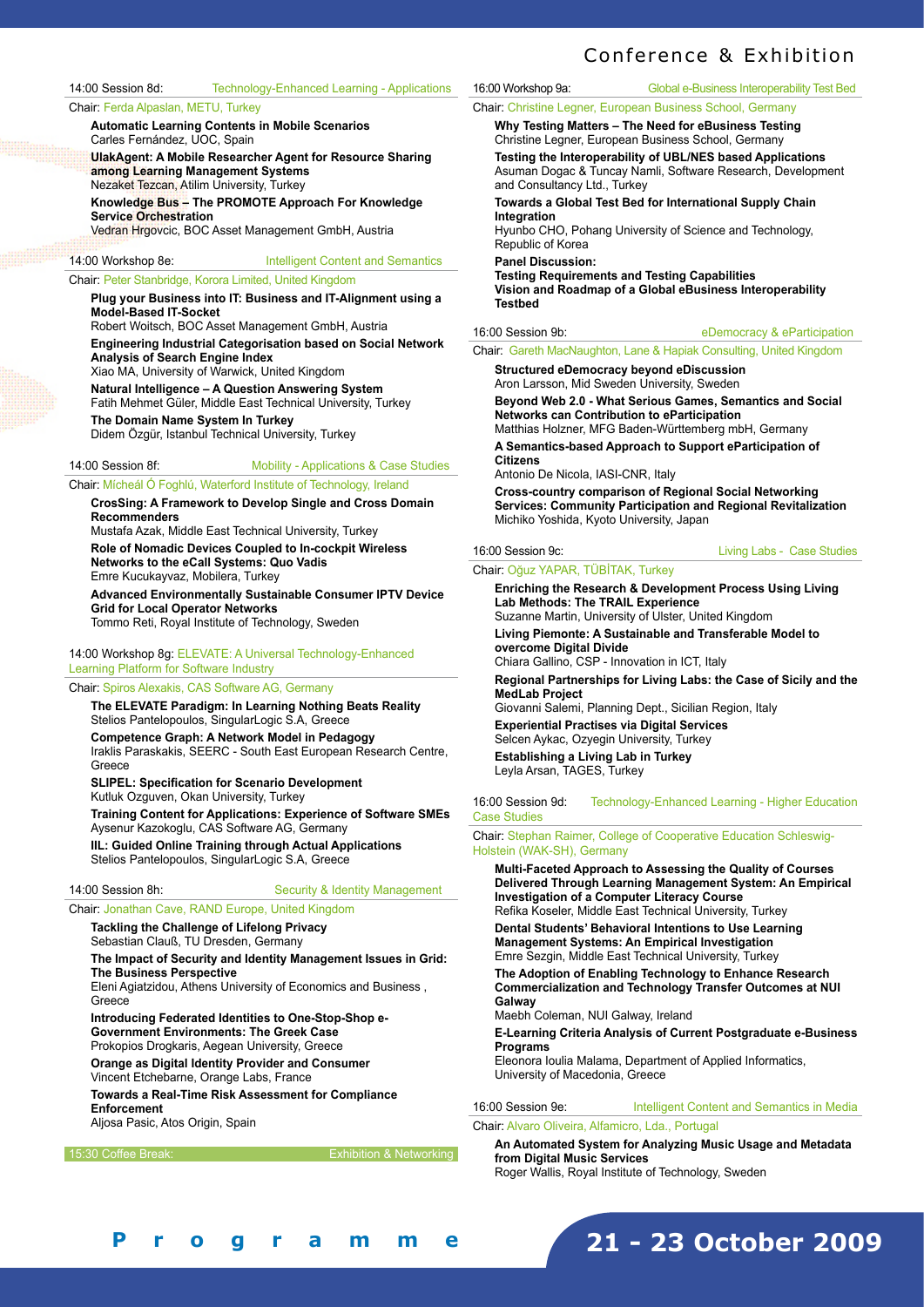#### **A Hybrid Movie Recommendation System**

Fatih Aksel, Middle East Technical University, Turkey **Evolving Business Models in the Computer Game Industry: A Case Study** 

Jonas Hedman, Copenhagen Business School, Denmark **Image, Video and Speech Analysis of the Radio/TV Broadcasts in Turkey** 

Egemen Özalp, TÜBİTAK, Turkey **Feature Recognition of Audiovisiual Data of Radio/TV Broadcasts in Turkey**  Ersin Esen, TÜBİTAK Space, Turkey

# 16:00 Session 9f: **EXAMPLE 2018** Primary Property 16:00 Session 9f:

Chair: Stefan Wesner, High Performance Computing Centre Stuttgart, Germany

**Technology Trends Underlying the Future Development of the Internet - Formation, Characterisation, Impacts and Lock-in**  Jonathan Cave, RAND Europe, United Kingdom

**Caucasian Optical Internet – e-Initiatives Enabler in Southern Caucassus** 

Beyhan Calışkan, TÜBİTAK-ULAKBİM, Turkey

**Design of National IPv6 Infrastructure and Transition to IPv6 Protocol Project in Turkey** 

Onur Bektaş, TÜBİTAK ULAKBİM, Turkey

**Challenging Remoteness through Accessibility: Lessons learnt from Rural Wings** 

Somya Joshi, Institute of Communication and Computer Systems (ICCS), Greece

16:00 Session 9g: Networked, Smart & Virtual Organisations - SME Case **Studies** 

Chair: Peter Weiss, FZI Forschungszentrum Informatik, Germany

#### **Framework for Sequential Analysis of New High-Tech Businesses**

Matti Muhos, University of Oulu, Finland

**Challenges of Virtuality from the viewpoint of SMEs**  Päivi Iskanius, University of Oulu, Finland

**An Empirical Research on eBusiness Adoption in Mexican** 

**Exporting SMEs: Initial Findings**  Celestino Robles-Estrada, Universidad de Guadalajara, Mexico **Integration & Sustainability in European Projects: Strategies, Business Models, and Management Model**  Rony Medaglia, Copenhagen Business School, Denmark

16:00 Workshop 9h: EU – Western Balkan Countries Brokerage & Networking Session

Chair: Ira Vater, EBA European Business Associates Srl., Italy

#### **Welcome and Scope of the Brokerage Event**

Desiree Pecarz, ZSI – Centre for Social Innovation, Austria **Presentation of the Agenda** 

Ira Vater, EBA European Business Associates Srl., Italy

**EU ICT Research Policy with Specific Emphasis on Challenge 1**  Joao Da Silva, European Commission, Belgium

**National Policies Supporting the ICT Research and the Development of an Information Society**  Mauro Bianchi, TESEO Sprl, Belgium

**Participation of Western Balkan Countries in EU ICT Research**  Natasa Radovic, Ministry of Telecommunications and Information Society of Serbia, Serbia

#### **Support to the FP7 Participation in the Western Balkan Countries: WINS-ICT**

Hüseyin METİN, TÜBİTAK, Turkey

**Support to the FP7 Participation in the WB Countries: ICT-WEB-PROMS** 

Iraklis Paraskakis, SEERC – South East European Research Centre, Greece

**Presentations by Interested Stakeholders** 

Ira Vater, EBA European Business Associates Srl., Italy

| 17:30 | End of Conference Day |
|-------|-----------------------|
| 20:00 | <b>Gala Dinner</b>    |
|       |                       |



2009

October 23,

Friday,

9:00 Workshopl 10a: iSURF: An Interoperability Service Utility for Collaborative Supply Chain Planning across Multiple Domains Supported by RFID Devicess

Chair: Gökçe Banu Laleci Erturkmen, Software Research, Development and Consultation Ltd., Turkey

**iSURF eDoCreator: e-Business Document Design and Customization Environment**  Fulya Tuncer, Middle East Technical University, Turkey

**iSURF Semantic Interoperability Service Utility for Collaborative Planning, Forecasting and Replenishment**  Cagdas Ocalan, SRDC LTD., Turkey

**A Service Oriented Collaborative Supply Chain Planning Environment**  Gökçe Banu Laleci Erturkmen, Software Research, Development and Consultation Ltd. , Turkey

09:00 Workshop 10b: Electronic Document Interoperability in eGovernment and eBusiness

Chair: Asuman Dogac, Software Research and Development and Consultancy Ltd., Turkey

**From eTenders to eInvoices in PEPPOL** Tim McGrath, Document Engineering

**Design and Implementation of the eInvoice Interoperability Profile of the Revenue Administration of Turkey**  Asuman Dogac, Software Research and Development and Consultancy Ltd., Turkey

**Players and Situation in German eGovernment**  Karsten Tolle, University of Frankfurt, Germany

**Overview of Semantic Mapping Methodologies**  Johann Höchtl, Danube University Krems, Austria, Austria **Use Profile Management for B2B Standard Adoption: The Case of eBIZ-TCF** 

Nicola Gessa, ENEA - Italian National Agency for New Technologies, Energy and the Environment, Italy

#### 09:00 Workshop 11c: Innovative Technology-Enhanced Learning for new Health Paradigms

Chair: Albert Alonso, Hospital Clinic - Universitat de Barcelona, Spain

**The LabTM Telemedicine Laboratory: Not a Grail Yet?**  Francesc Saigí, Universitat Oberta de Catalunya (UOC), Spain **The Clinical Significance of Patients' and Professionals' Education in Chronic Care Management** Theodore Vontetsianos, Sotiria Hospital, Athens, Greece

09:00 Session 10d: Technology-Enhanced Learning - Case Studies Chair: Krassimira Paskaleva-Shapira, Karslruhe Research Center and Manchester Business School, Germany

**Return on ICT Training: Facts and Myths**  Fulvia Sala, AICA, Italy **Fighting the "Crisis of Significance" - Case study on Implementing ePortfolios**  Stephan Raimer, College of Cooperative Education Schleswig-Holstein (WAK-SH), Germany

**Virtual Graduations: A Missed Opportunity for e-Learning?**  Debbie Keeling, University of Manchester, United Kingdom **Digital Paths to New Markets – The Regional Foresight project FAZIT** 

Felix Jansen, MFG Stiftung Baden-Württemberg, Germany

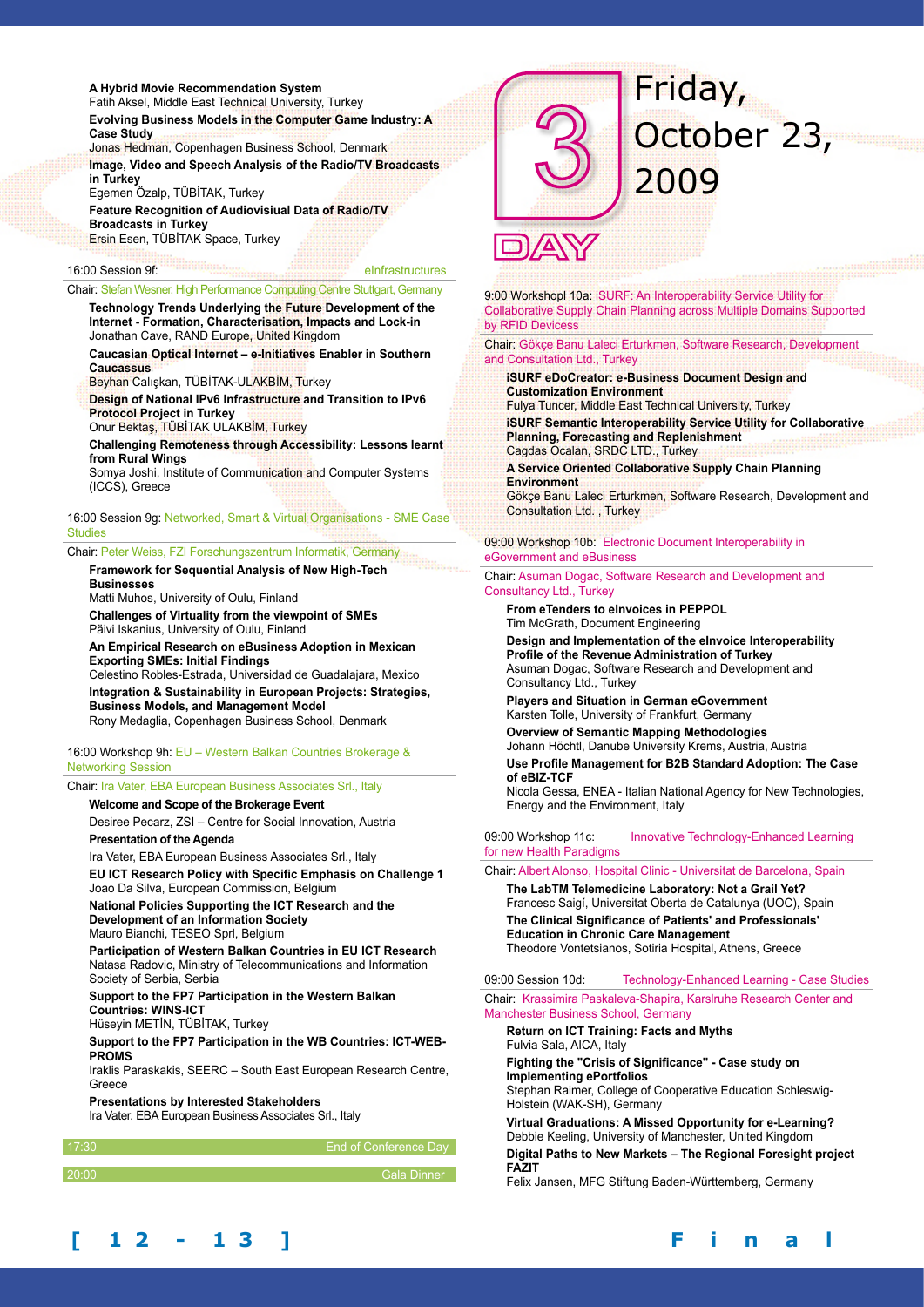09:00 Session 10e: Intelligent Content and Semantics in Networks

Chair: Mícheál Ó Foghlú, Waterford Institute of Technology, Ireland

**Semantic Mediation to Enable Network and Service Management Interoperability in Future Internet Networks**  John Strassner, Waterford Institute of Technology, United States **Rule-based Reasoning Mechanism for Context-aware Service** 

**Presentation**  Klaus Moessner, University of Surrey, United Kingdom **Surveillance of Critical Information in Lossy Environments**  Cagatay Karabat, TUBITAK UEKAE, Turkey

# 09:00 Session 10f: Transportation - Applications and Case Studies

#### Chair: Bernhard Katzy, CeTIM, Germany

**i-Tour - "intelligent Transport system for Optimized URban trips"**  Giuseppe Conti, Fondazione Graphitech, Italy

**Knowledge-enabled Access of Central Europe SMEs to Efficient Transnational Transport Solutions**  Flavio Bonfatti, University of Modena and Reggio Emilia, Italy

**Business Case Driven Assessment of Effects gained by Intelligent Cargo Objects**  Ingo Westphal, BIBA, Germany

09:00 Workshop 10g **Assisting and Helping SMEs to Voice their** Research & Innovation Needs

Chair: Tanja Vos, Universidad Politecnica de Valencia, Spain

Co-chair: Katrin Reschwamm, Fraunhofer Institute for Factory Operation and Automation (IFF), Germany

#### **A Happy Threesome: Innovation, Creativity and Business Support**

Manon van Leeuwen, Office for European Projects, Regional Government of Extremadura, Spain

**The Ideal-IST Engine to Boost the SME Research and Innovation Needs** 

Patrick Furrer, Euresearch, Switzerland

**SME and the Necessity of Cooperation**  Katrin Reschwamm, Fraunhofer Institute for Factory Operation and Automation (IFF), Germany

**New Research and Business Opportunities for SMEs through the Adoption of NEXOF, the Generic Open Platform for Creating and Delivering Applications**  Tonny Velin, ANSWARE, Spain

10:30 Coffee Break: Exhibition & Networking

11:00 Workshop 11a: Socio-economic Sciences and Humanities

### Chair: Emine Nur GÜNAY, Boğaziçi Üniversitesi, Turkey

#### **Introduction**

Emine Nur GÜNAY, Boğaziçi Üniversitesi, Turkey **Overview of New FP7-Socio-economic Sciences and Humanities Call for Proposals 2010**  Manuela Alfé, European Commission, Belgium **Socio-economic Sciences and Humanities Potential in Other Thematic Areas**  Seda GÖKSU, TÜBİTAK, Turkey **Case Study**  Ahmet İÇDUYGU, Koç Üniversitesi, Turkey **Summary & Conclusions**  Emine Nur GÜNAY, Boğaziçi Üniversitesi, Turkey

**[ 1 2 - 1 3 ] F i n a l P r o g r a m m e**

11:00 Session 11b: eGovernment Case Studies

Chair: Basat Tayfun, MilSOFT Bilisim Iletisim Teknolojileri A.S., Turkey **Going Backstage: Public Web Awards Assessment Ceremonies**  Lasse Berntzen, Vestfold University College, Norway **Advanced ICT for the Portuguese Wine Industry Cluster**  Henriqueta Nóvoa, FEUP- Engineering Faculty of Porto, Portugal **Who are Excluded and Why? A Study of the Non-users of the Internet** 

Olle Findahl, World Internet Institute, Sweden

13:45 Lunch Time: Exhibition & Networking

### 12:30 End of Parallel Se

1245 Closing Plenary Session 12a:

Chair: F. Mehmet Gökgöz, Turkish Research and Business Organizations (TuR&Bo ppp), Belgium

#### **Closing Remarks**

F. Mehmet Gökgöz, Turkish Research and Business Organizations (TuR&Bo ppp), Belgium

**eGov Ministerial Conference Sweden & Pre-Conference**  Madeleine Siösteen Thiel, VINNOVA (Swedish Governmental Agency for Innovation Systems), Sweden

**Welcome - eChallenges e2010 Warsaw**  Rafal Wilczkowski, Ministry of Sport and Tourism, Poland

**Best Paper Award Best Demonstration Stand Award Closing Ceremony**

13:45 Lunch Time: Exhibition & Networking

14:00 Socio-Economic Sciences and Humanities Info Workshop

#### **This Programme is accurate as at 14 October 2009.**

The Conference Programme is subject to change at the discretion of the International Programme Committee Chair. You should always refer to the Conference Portal for the most up to date information.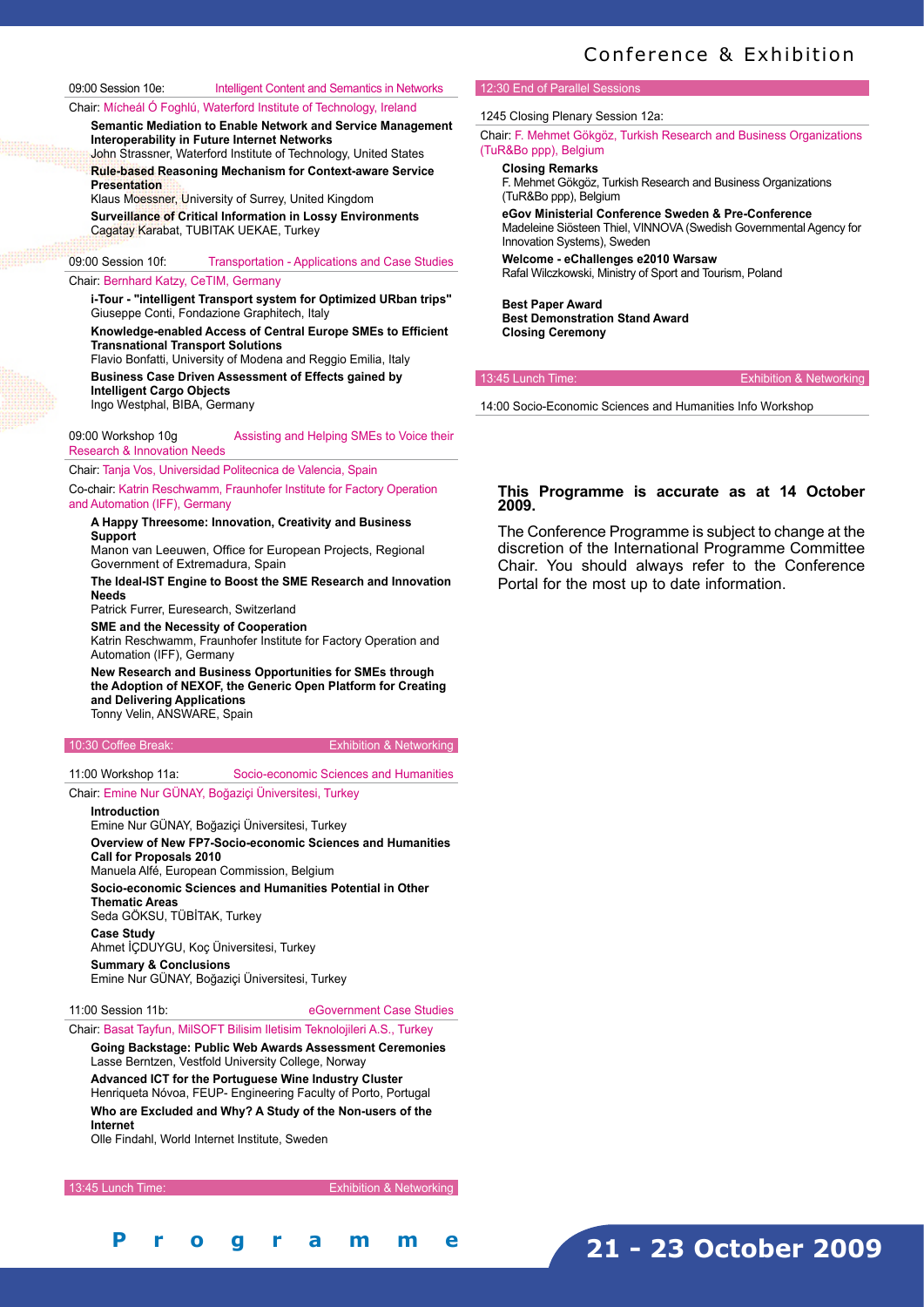# **Registration Information**

It is necessary for all **eChallenges e-2009** delegates to register separately online. Please use your existing log-in details for Online Registration.

# **Conference Fees**

## **Authors Fees (Due by 10 July)**

- Authors EU New Member States (1), EU Candidate<br>Countries (2) and Developing Countries (3) Countries (2) and Developing Countries (3)
- Authors All countries except EU New Member States (1), Candidate Countries (2) and Developing<br>Countries (3) Countries (3)

Please note that the author fee is only available to accepted presenters in the Programme (*one presenter per paper*). Co-authors who wish to participate should register as Delegates.

#### **Delegates' Fees - Early Bird (Due by 31 July)**

- Early Bird EU New Member States (1), EU Candidate Countries (2) and Developing Countries (3) Countries (2) and Developing Countries (3)
- Early Bird All countries except EU New Member States (1), Candidate Countries (2) and Developing<br>Countries (3) Countries<sup>(3)</sup>

## **Delegates' Fees - Full Fee from 01 August**

• Delegate Full Price **€695**

## **The Conference Fee includes:**

- Entrance to all plenary and parallel sessions
- Entrance to Exhibition
- Documentation with proceedings on CD-Rom
- Three luncheons and refreshments at morning and afternoon breaks
- Networking Cocktail Reception
- Gala Dinner

**EU New Member States (1)** Cyprus, Czech Republic, Estonia, Hungary, Latvia, Lithuania, Malta, Poland, Slovakia, Slovenia, Bulgaria, Romania

#### **EU Candidate Countries (2)** Croatia, Turkey

**Developing Countries (3) Africa** (Angola, Benin, Botswana, Burkina Faso, Burundi, Cameroun, Cape Verde, Central African Republic, Chad, Comoros, Congo (Republic of), Congo (Democratic Republic of), Djibouti, Equatorial Guinea, Eritrea, Ethiopia, Gabon, Gambia, Ghana, Guinea, Guinea Bissau, Ivory Coast, Kenya, Lesotho, Liberia, Madagascar, Malawi, Mali, Mauritania, Mauritius, Mozambique, Namibia, Niger, Nigeria, Rwanda, Sao Tome & Principe, Senegal, Seychelles, Sierra Leone, Somalia, South Africa, Sudan, Swaziland, Tanzania, Togo, Uganda, Zambia and Zimbabwe)

**Asia** (Bangladesh, Bhutan, Brunei, Cambodia, China, India, Indonesia, Laos, Malaysia, Maldives, Mongolia, Nepal, Pakistan, Philippines, Singapore, Sri Lanka, Thailand, Vietnam)

**Caribbean and Pacific Countries** (Antigua and Barbuda, Bahamas, Barbados, Belize, Cuba, Dominica, Domican Republic, Grenada, Guyana, Haiti, Jamaica, St.Kitts & Nevis, St.Lucia, St.Vincent, Suriname, Trinidad & Tobago, Cook Islands, East Timor, Federated States of Micronesia, Fiji, Kiribati, Marshall Islands, Nauru, Niue, Palau, Papua New Guinea, Samoa, Solomon Islands, Tonga, Tuvalu, Vanuatu)

**Latin America** (Argentina, Bolivia, Brazil, Chile, Colombia, Costa Rica, Ecuador, El Salvador, Guatemala, Honduras, Mexico, Nicaragua, Panama, Paraguay, Peru, Uruguay, Venezuela)

**Mediterranean Partner Countries** (Algeria, Egypt, Israel, Jordan, Lebanon, Morocco, Syrian Arab Republic, Tunisia, West Bank & Gaza Strip)

**Russia & NIS** (Armenia, Azerbaijan, Belarus, Georgia, Kazakhstan,<br>Kyrgyzstan, Moldova, Russia, Tajikistan, Turkmenistan, Ukraine, Uzbekistan)

**Western Balkan Countries** (Albania, Bosnia-Herzegovina-Croatia, Former Yugoslav Republic of Macedonia, Serbia & Montenegro)

## . **Terms & Conditions**

1. All authors who are presenting a paper or making an oral presentation at **eChallenges e-2009** must complete payment registration online by **10 July** at the latest, prior to publication of the Final Programme.

2. In the case where a paper is jointly authored, the **presenter** of the paper is considered to be the author/ presenter from a payment registration point of view. All co-authors are considered to be **delegates**.

3. Accepted Exhibitors (other than accepted presenters) must complete payment registration by **11 September**.

4. Delegates' fees must be paid before admission to the Conference and Exhibition.

5. IEEE Members are entitled to apply for a 10% discount on the appropriate fee. Please provide Membership No. as part of online registration and fax a copy of valid Membership card to +353-1-8170606.

6. There are **no refunds for cancellations** but substitutions may be made at any time prior to the event by contacting the Conference Secretariat.

7. Each individual must be registered separately on the **eChallenges e-2009** Conference portal.

8. Payment may be made by bank transfer or credit card (with some restrictions). Payments made by bank transfer must be **net of any bank charges** and the payment instruction should refer to "**eChallenges e-2009** Conference", your name, organisation and invoice number (if relevant).

9. Receipts are automatically issued electronically upon receipt of payment. If your organisation requires an invoice to process payment registration by bank transfer, please contact the Conference Secretariat.

10, Conference registration or hotel accommodation is not confirmed until full payment is received.

11. Online registration facilitates conference registration, booking of hotel accommodation and tours, attendance at Networking Cocktail Reception and Gala Dinner. It is possible to go back through online registration at any stage, book items not previously confirmed (such as accommodation and tours) and complete payment.

12. The Registration Desk will open on Tuesday 20 October from 15:00 to 19:00 and will remain open during normal Conference hours from 08:00 on Wednesday 21 October.